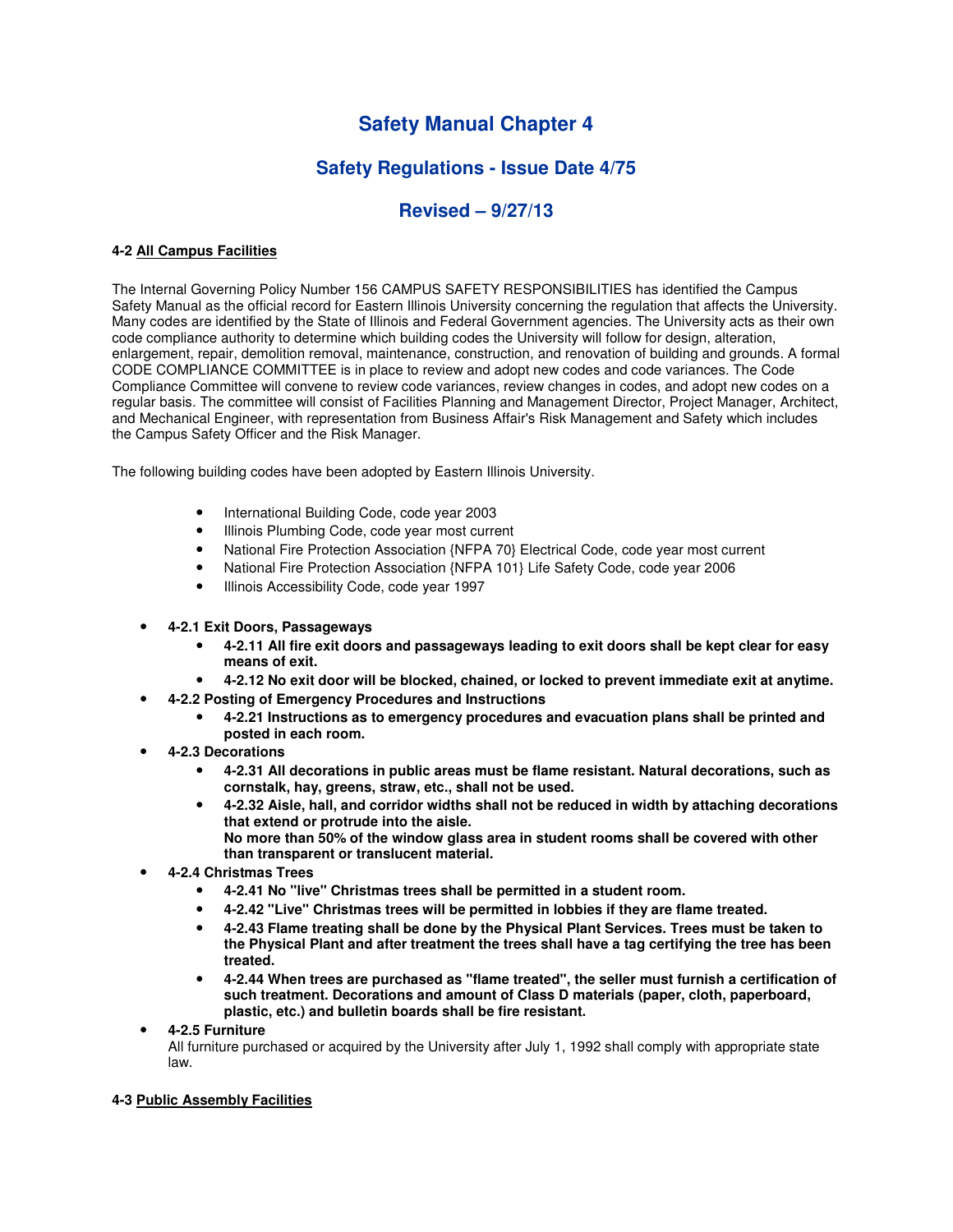- **4-3.01** Definition for places of assembly include, but are not limited to, all buildings or portions of buildings used for gathering together 50 or more persons in commercial places of assembly and 100 or more persons in non-commercial places of assembly. Assembly occupancies include: Theaters, Auditoriums, Conference Rooms, Assembly Halls, Gymnasiums, Ball Rooms, and Recreational Center.
- **4-3.02** In accordance with the above stated definition, the following facilities at Eastern Illinois University are included in this definition. Other facilities may be so designated as it becomes necessary.
- **4-3.03** McAfee Gym Main, McAfee Gym North, Lantz Arena Main, Buzzard Auditorium, Coleman Hall Auditorium, Booth Library Auditorium, Phipps Lecture Hall, Dvorak Recital Hall, Fine Arts Theater, Play Room, Grand Ballroom, Old Ballroom, Charleston/Mattoon Room, Recreation Center.
- **4-3.04** Facilities used shall, when applicable, be governed by other policy sections as contained within this manual.

## • **4-3.1 Means of Egress**

- **4-3.11** Definition Means of egress is a continuous and unobstructed way of exit travel from any point in a building to a public way (exterior) and consists of three separate and distinct parts:
	- **4-3.111** The way of exit access
	- **4-3.112** The exit
	- **4-3.113** The way of exit discharge
- **4-3.12** Width and Capacity: Capacity in number of persons per 22 inches of unit width shall be 100 persons. Fractions of a unit shall not be counted, except it be 12 inches or greater, then counted only as one-half unit.
- **4-3.13** Access: When possible, two means of egress are desirable in any room. Exits shall be readily accessible at all times. All fire exit doors and passageways leading to exit doors shall be kept clear for easy means of egress. No exit door shall be chained or locked to prevent immediate egress at any time. Ways of exits access and doors to exits shall be clearly recognizable. Hangings of drapes shall not be placed over exit doors to conceal or obscure any exit.
- **4-3.14** Illumination: Illumination of means of egress shall be continuous during the time that the conditions of occupancy require that the means of egress be available for use.
- **4-3.15** Exit Signs

Every required sign designating an exit or way of exit access shall be readily visible. No decorations, furnishings, alterations, or equipment which impair visibility of an exit sign shall be permitted.

#### • **4-3.2 Occupant Load:**

The capacity of a public assembly unit shall be determined by dividing the net area square foot used for assembly purpose by the divisor herein specified:

Division of ten (10 sq ft) shall be used, unless/or : A divisor of sixteen (16 sq ft) shall be used where tables are used. The occupant load of an area having fixed seats shall be determined by the number of fixed seats installed and aisles shall not be used to increase the occupant load.

#### • **4-3.3 Seating:**

The spacing of rows of seats from back to back shall not be less than 33 inches. Row of seats between aisles shall have not more than 14 seats. Rows of seats opening on to an aisle at one end only shall have not more than 7 seats. Seats not secured to the floor may be permitted where the fastening of seats to the floor may be impractical, provided unless fastened together there shall be not more than one (1) seat for each fifteen (15) square feet of floor space and adequate aisles to reach exits shall be maintained at all times.

#### • **4-3.4 Aisles:**

Every place of public assembly which contains seats or tables shall be provided with aisles leading to exits as follows:

When serving more than 60 seats, every aisle shall be not less than three (3) feet wide serving seats on one side only and not less than three (3) feet six (6) inches wide serving seats on both sides. Aisles leading to a stage to form a cross aisle, the cross aisle shall be not less than fifteen (15) feet in width.

#### • **4-3.5 Furnishing and Decorations:**

See Section 5-10 4-3.52 Evacuation In the event of the sounding of a fire alarm in a building, all persons shall immediately evacuate the building and shall not enter the building until a City Fire Department official, Safety Officer, or Security Officer has determined that the building is safe to enter.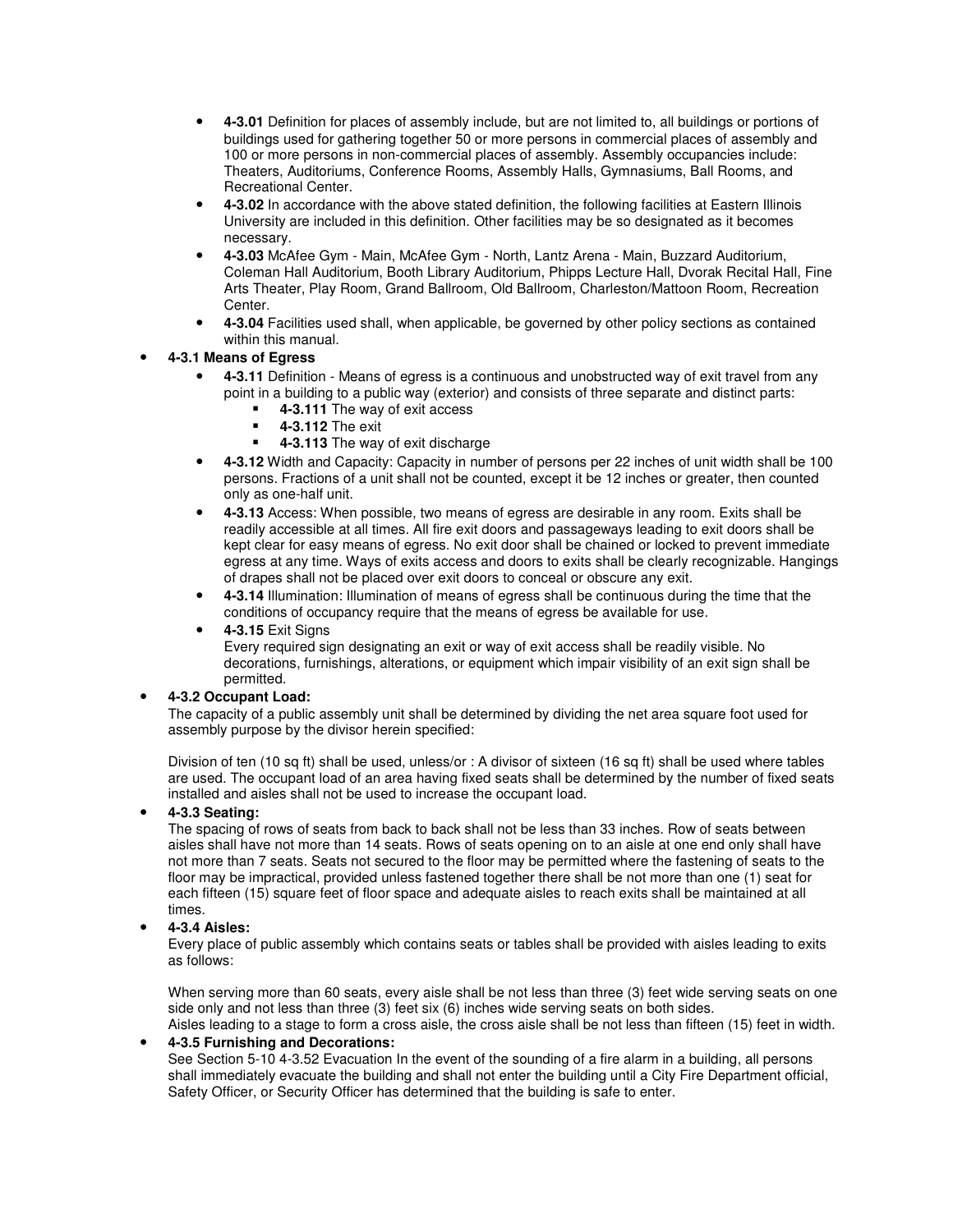• **4-3.6 Smoking:**

SEE SMOKING POLICY AT IGP policy #171.

## • **4-3.7 Fixed Occupant Load:**

Occupant load for the following places of assembly are maximum figures based upon standards and the specific facilities.

Note: The capacity of rooms may be varied consistent with safety considerations upon request in writing by the Program Sponsor who may request a variance to exceed the approved room occupancy limit. The approval of any variance will be made by the Vice President for Business Affairs with recommendations by the Campus Safety Officer.

| <b>Facility</b>                          | <b>Fixed</b> | <b>Chairs</b> | <b>Total</b> |
|------------------------------------------|--------------|---------------|--------------|
| <b>McAfee Gym North</b>                  | 178          | 522           | 700          |
| <b>McAfee Gym Main</b>                   |              |               |              |
| East Balcony                             | 600          |               |              |
| <b>West Balcony</b>                      | 600          |               |              |
| North Balcony                            | 300          |               |              |
| Floor Area                               |              | *750          | 1000         |
| <b>Field House</b>                       |              | *1500         | 3000         |
| <b>Lantz Arena</b>                       |              |               |              |
| East Balcony                             | 806          |               |              |
| South Balcony                            | 1468         |               |              |
| <b>West Balcony</b>                      | 1060         |               |              |
| North Balcony                            | 1240         |               |              |
| Floor Area                               |              |               | *1000        |
| East side bleachers                      | 475          |               |              |
| West side bleachers                      | 236          |               |              |
| <b>Buzzard Auditorium</b>                | 0            |               |              |
| Coleman Hall Aud.                        | 200          |               | 200          |
| <b>Phipps Lecture Hall</b>               | 148          |               | 148          |
| <b>Dvorak Rec. Hall</b>                  | 556          |               | 556          |
| <b>Grand Ballroom</b>                    |              | *700          | 900          |
| <b>Union Ballroom</b>                    |              | *500          | 600          |
| Union 7 <sup>th</sup> Street Underground | 200          |               |              |
| <b>Char/Mattoon Room</b>                 | 125          |               | 125          |
| <b>Student Rec. Center</b>               |              | *1500         | 1500         |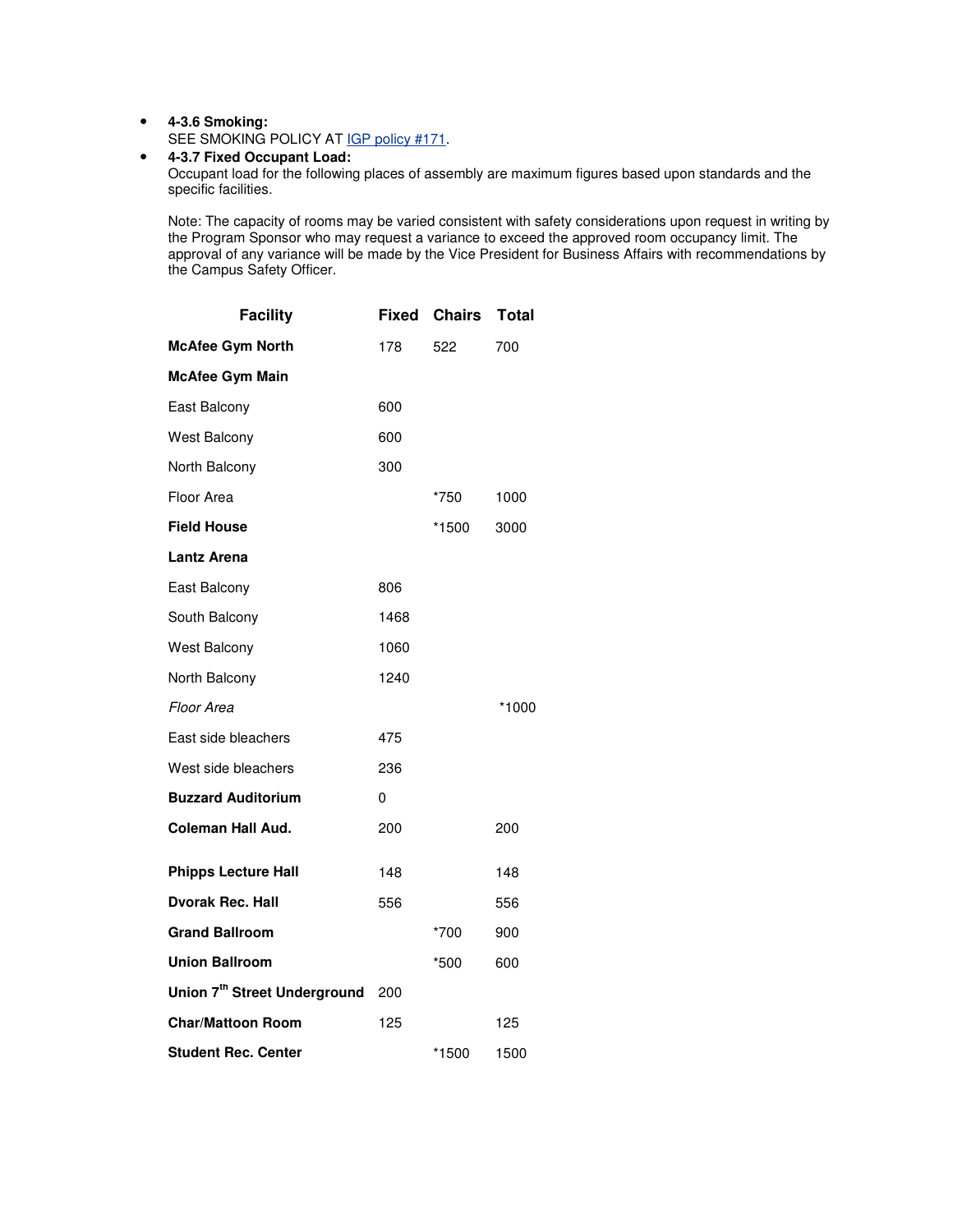- **\*** Designates temporary folding chair seating. Setup layout will need approval of the EHS department two week prior to event date.
- **4-3.8 Seating Arrangements** 
	- **4-3.81 Proposed seating arrangements for any function where chairs are to be used in place of fixed seating, such arrangements shall be submitted to the Campus Safety Officer for approval.**

#### **4-5 Welding Operations**

- **4-5.1 Arc Welding** 
	- **4-5.12 Workers designated to operate arc welding equipment shall be properly instructed and qualified to operate equipment.**
	- **4-5.13 Before starting operations, all connections to the machine shall be checked to made certain that they are properly made. The work lead shall be attached firmly to the work. Frames of all electric welding machines operated from power circuits shall be effectively grounded.**
	- **4-5.14 When the electrode holder is not in use, it shall be placed so that it will not cause an arc. Electrode rods shall not be left in the holder.**
	- **4-5.15 It is especially important that welders know how to avoid electric shock. Voltages required for arc welding are low and normally will not cause injury or severe shock. These voltages are, nevertheless, sufficiently high that, under certain conditions they may be dangerous to life. This danger is especially serious during hot, humid weather when the welder is perspiring freely or is wet. The welder should develop the habit of keeping the body insulated from both the work, the metal electrode, and the machine frame when possible. Particularly, the welder should never permit the metal parts of the electrode, the electrode coverings, or any metal part of the electrode holder to touch either the bare skin or any wet portion of the body.**
	- **4-5.16 Do not cool hot electrode holders by dipping in water.**
	- **4-5.17 Never change electrodes with bare hands, wet gloves, or when grounded.**
	- **4-5.18 Always return welding current to the machine by means of a single cable of the same or larger size than the welding conductor.**
	- **4-5.19 No chains or wire rope shall be used as part of a ground return circuit.**
- **4-5.2** When work has to be performed outside a booth, the arc shall be screened, shielded, or other safeguards provided to prevent injury to others. However, each employee has the personal responsibility of shielding his/her own eyes.
	- **4-5.21** Only cable free from repair or splices for a minimum distance of 10 feet from the cable end to which the electrode holder is connected shall be used, except that cables with standard insulated connectors or with splices whose insulating quality is equal to that of the cable are permitted.
	- **4-5.22** When it becomes necessary to connect or splice lengths of cable one to another, substantial insulated connectors of a capacity at least equivalent to that of the cable shall be used. If connections are made by means of cable lugs, they shall be securely fastened together to give good electrical contact and the exposed metal parts of the lugs shall be completely insulated.
	- **4-5.23** Cables in need of repair shall not be used. When a cable other than the cable lead within 10 feet of the holder becomes worn to the extent of exposing bare conductors, the portion thus exposed shall be protected by means of rubber and friction tape or other equivalent insulation.
	- **4-5.24** The ground and lead connections at the welding machine shall be insulated.
	- **4-5.25** A welder shall not curl or loop welding cable around the body.
- **4-5.3 Fire Prevention and Protection** 
	- **4-5.31 The basic precautions for fire prevention in welding or cutting work are:** 
		- **A. Where practicable, move the object to be welded or cut to a location where there will be no possibility of setting a fire.**
		- **B. If work cannot be moved, materials that burn easily should, if possible, be removed from the work area a minimum of 35 feet.**
		- **C. If the object to be welded or cut cannot be moved and if all the fire hazards cannot be removed, then metal guards, curtains, or similar protection must be used to confine the head, sparks, and slag, and to protect the immovable fire hazards.**
		- **D. Floor areas should be kept clean and free of combustible materials.**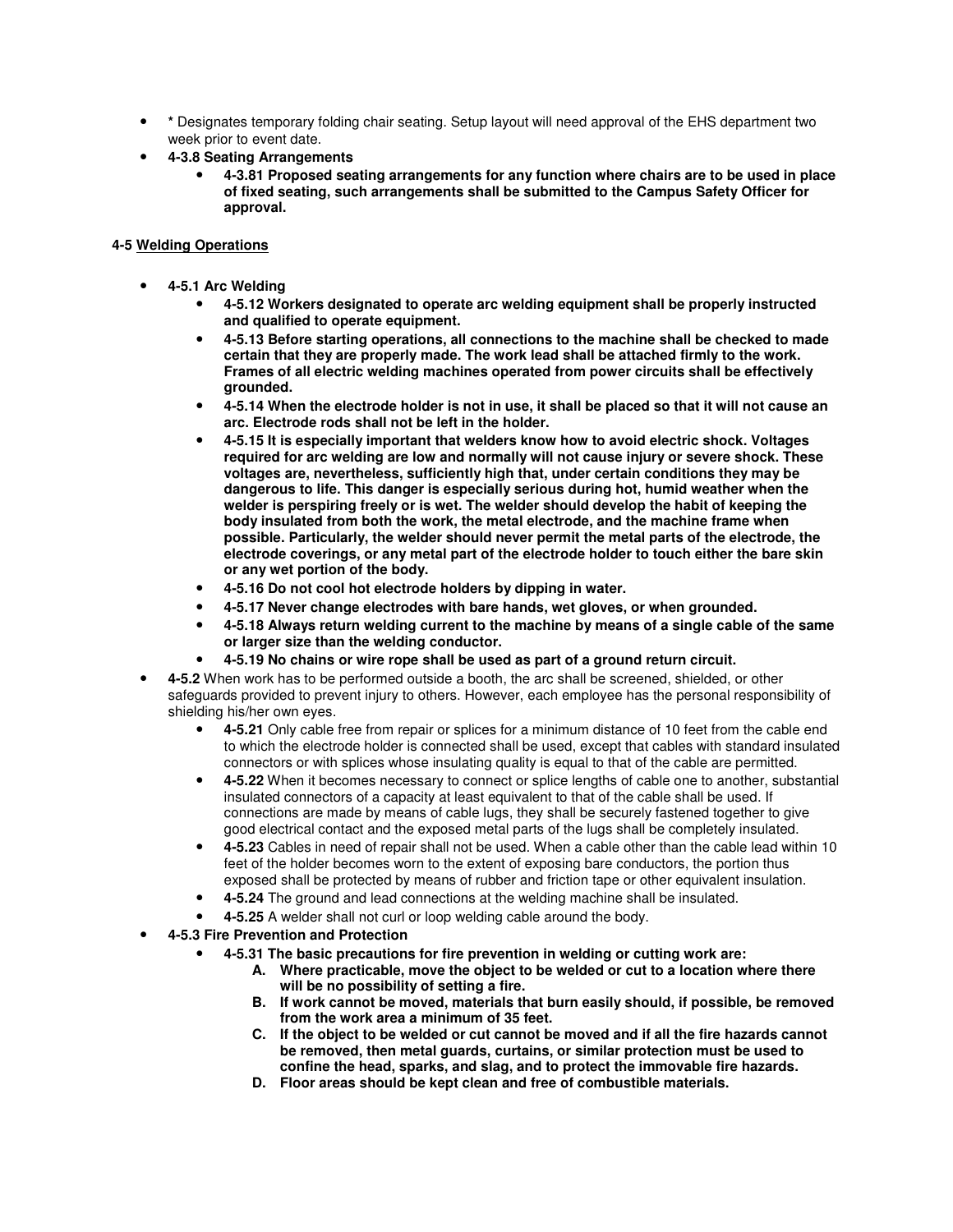- **E. If there are floor openings or cracks in the flooring that cannot be closed, care shall be taken not to expose combustible materials on the floor below to sparks which might drop through the floor. The same precautions shall be observed with regard to cracks or holes in walls, open doorways and open or broken windows. Suitable fire extinguishing equipment shall be maintained in a state of readiness for instant use. Such equipment may consist of pails of water or sand, hose lines, or portable extinguishers, depending upon the nature and quantity of the combustible material exposed.**
- **F. Suitable fire extinguishing equipment shall be maintained in a state of readiness for instant use.**
- **4-5.4 Welding or Cutting Containers** 
	- **4-5.41 No welding, cutting, or other hot work shall be performed on used drums, barrels, tanks, or other containers until they have been cleaned thoroughly so as to assure that no flammable materials are present or any substances such as greases, tars, or acids which, when subjected to heat, might produce flammable or toxic vapors. After, the container is thoroughly cleaned, fill with water, purged with steam or nitrogen, and adequately vent.**
- **4-5.5 Protection of Personnel** 
	- **4-5.51 General**
	- **4-5.52 A welder or helper working on platforms, scaffolds or runways shall be protected against falling. This may be accomplished by use of railings, safety belts, lifelines, or some other equally effective safeguard. Life belts and similar devices shall be of a type that will permit quick escape of the workman.**
	- **4-5.53 Welders shall place welding cable and other equipment so that they are clear of passageways, ladders, and stairways.**
	- **4-5.54 Where arc welding is regularly carried on in a building, the walls of the welding bay should be painted with a nonreflecting color such as zinc oxide (an important factor for absorbing ultraviolet radiation) and lampblack.**
- **4-5.6 Eye and Ear Protection for Welder and Helper** 
	- **4-5.61 Welder**
	- **4-5.62 Welder's helmets with proper filter lenses and with protective glass or goggles underneath shall be worn for electric welding work. Protective glasses or goggles are required underneath the helmet to protect the eyes form injurious rays, from adjacent work, and from flying objects when the helmet is raised up as in checking or chipping the weld. The lenses may be clear or filtered, depending upon the amount of exposure to adjacent welding operations. If filtered glass is used, the sum of the shade numbers of the helmet and the spectacles or goggles should add up to the recommended filter shade number.**
	- **4-5.63 Ear plugs shall be worn when the ear canal is exposed to falling, molten metal.**
	- **4-5.64 Helper or Observer**
	- **4-5.65 Electric welding helpers and observers shall use eye protection. Protective glasses, goggles or hand held face shields with the proper filter lenses are required for those watching or working near electric welding work. The filter lenses required are about one-half as dense as those required by a welder.**
- **4-5.7 Welding and Cutting Gas** 
	- **4-5.71 Welder**
	- **4-5.72 Welder's goggles with proper filter lenses shall be used for welding and cutting work. Goggles are needed to protect the eyes from possible accidental injury by light radiation, flare, flying sparks, and scale.**
	- **4-5.73 Ear plugs shall be work when the ear canal is exposed to falling, molten metal.**
	- **4-5.74 Helper or Observer**
	- **4-5.75 Welding and cutting helpers or observers shall use eye protection. Protective glasses, goggles, or handheld face shields with the proper filter lenses are required for those watching or working near gas welding or cutting work. The filter lenses required are about one-half as dense as those required by a welder or cutter.**
- **4-5.8 Protective Clothing** 
	- **4-5.81 Personal protective equipment must be approved and shall comply with specifications of the welding industry. The equipment listed herein is the required protection for some welding operations. Because of the varied conditions under which welders work, personal protection equipment suitable for each job cannot be specified. The**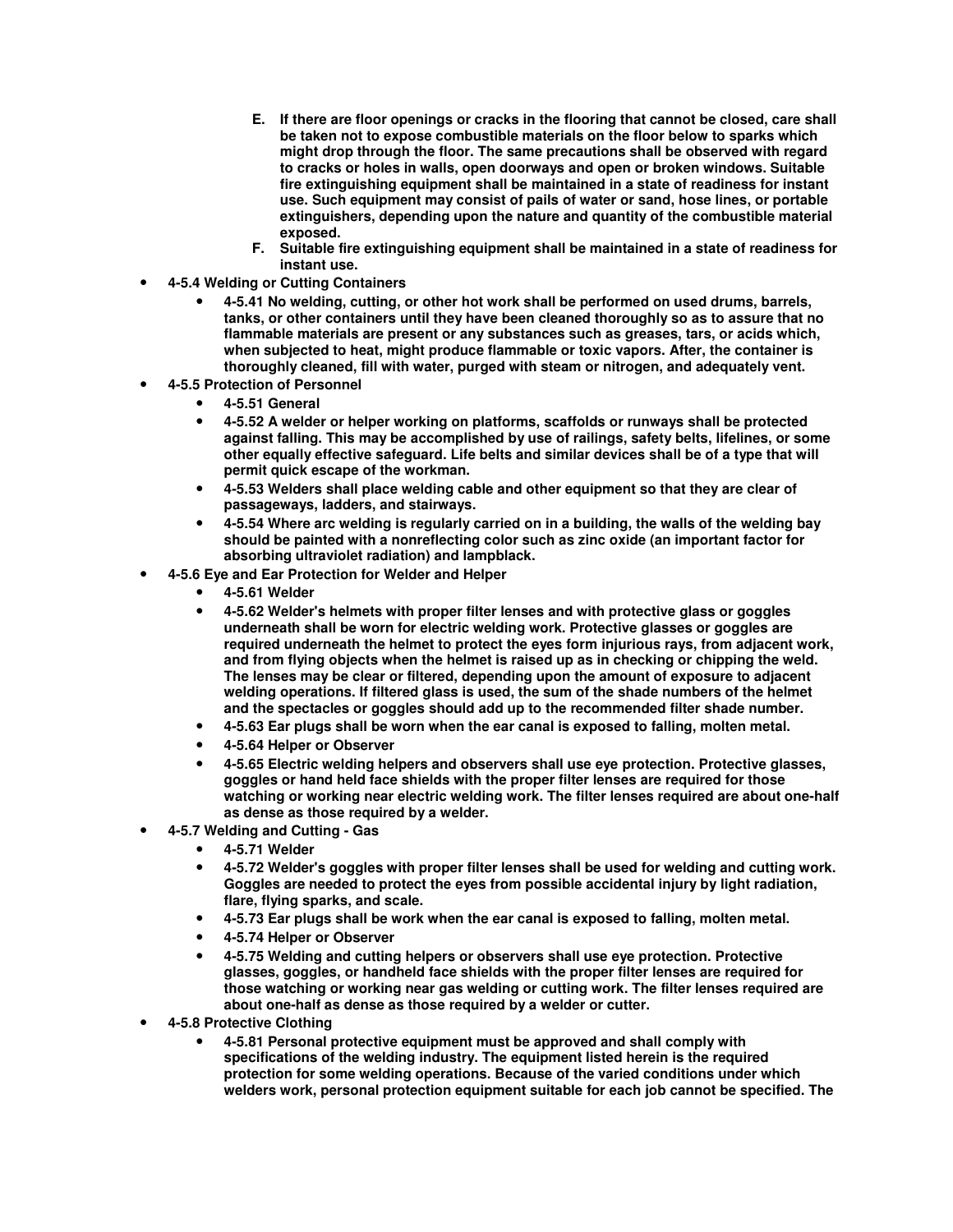**Supervisor is responsible for obtaining the proper personal protective equipment necessary to do the job safely.** 

- **4-5.82 Equipment List Helmets Goggles Gauntlets, Gloves Goggle - for helpers Cape Sleeves (Leather or Perma Proof) Leggings (Perma Proof) Cape or Jacket (Perma Proof) Protection - for ear canal**
- **4-5.83 Flameproof gauntlet gloves shall be used except on very light work.**
- **4-5.84 Flameproof aprons made of Perma Proof or leather may be desirable as protection against radiated head and sparks.**
- **4-5.85 Woolen clothing is preferable to cotton because it is not so readily ignited and helps protect the welder from changes in temperature. If cotton clothing is used, it is suggested that it be chemically treated to reduce flammability.**
- **4-5.86 Outer clothing shall be kept reasonably free from oil and grease.**
- **4-5.87 Sparks may lodge in rolled-up sleeves or pockets of clothing or cuffs of trousers. It is suggested that sleeves and collars be kept buttoned and pockets be eliminated from the front of overalls and aprons. For the same reason, cuffs on trousers or overalls should not have turned-up cuffs.**
- **4-5.88 For heavy welding work, fire resistant (Perma Proof) leggings should be used.**
- **4-5.89 When working overhead or in extremely confined spaces, caps or jackets made of leather or Perma Proof should be used.**
- **4-5.9 Employees shall not wear low-cut shoes with unprotected toes.** 
	- **4-5.91 If heavy, fire resistant clothing is not worn, welding gauntlet sleeves and apron or cape or jacket will be worn.**
- **4-5.10 Ventilation** 
	- **4-5.101 When welding must be performed in a space entirely screened on all sides, the screens shall be so arranged that no serious restriction of ventilation exists. It is desirable to have the screens so mounted that they are about two feet above the floor unless the work is performed at so low a level that the screen must be extended nearer to the floor to protect nearby workers from the glare of welding.**
	- **4-5.102 All welding and cutting operations carried on in confined spaces shall be adequately ventilated or air line respirator shall be worn. This applies not only to the welder but also to helpers and other personnel in the immediate vicinity.**
	- **4-5.103 Oxygen for a cylinder or torch shall never be used for ventilation.**
	- **4-5.104 Because of toxic vapors which could cause a serious illness, special precaution should be taken when welding or cutting allows metals of zinc, copper, lead, and tin. Also, welding on brass, bronze, galvanized iron, or any material coated with lead paint shall be done in a well-ventilated place or with the use of suitable respirators.**

#### **4-6 High Pressure Gas Cylinders**

- **4-6.1** Cylinders must be secured at all times so that they cannot fall.
	- **4-6.12** Valve safety covers should be left on until pressure regulators are installed.
	- **4-6.13** Containers must be marked clearly with the name of the contents. Tanks with wired on tags or color code only should not be accepted.
	- **4-6.14** Hand trucks or dollies must be used in moving cylinders. Do not roll or drag cylinders.
	- **4-6.15** The use of oil, grease, or lubricants on valves, regulators, or fitting is prohibited.
	- **4-6.16** Fire extinguishers are not to be used for cooling beverages or other non-emergency use.
	- **4-6.17** Do not attempt to repair damaged cylinders or to force frozen cylinder valves.
- **4-6.2 Flammable Gases** 
	- **4-6.21 Special care must be used when gases are used in confined spaces.**
	- **4-6.22 No more than two cylinders should be manifold together; however several instruments or outlets are permitted for a single cylinder.**
	- **4-6.23 No more than one cylinder of highly flammable gas shall be in one room without specific review by the director (or safety officer).**
	- **4-6.24 Stand by cylinders (full or empty) must not be stored in the lab.**
	- **4-6.25 Cylinder size is limited to 200 cubic feet.**
	- **4-6.26 Valves on all flammable gas cylinders shall be shut off when the laboratory is unattended.**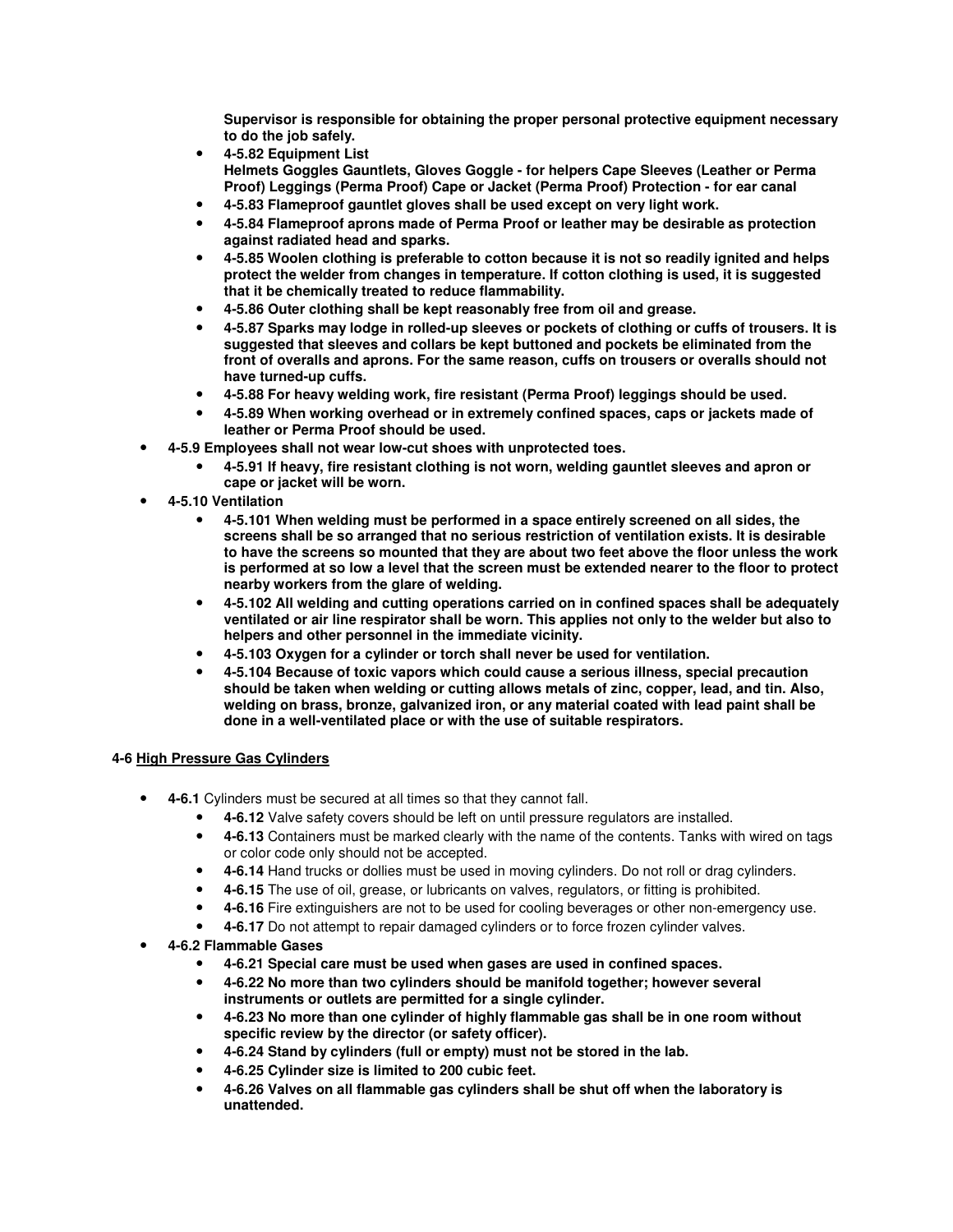- **4-6.3 Pressure Regulators and Needle Valves** 
	- **4-6.31 Needle valves and regulators are designed specifically for different families of gases. Use only the properly designated fittings.**
	- **4-6.32 Threads and surfaces must be clean and tightly fitted. Do not lubricate.**
	- **4-6.33 Tighten regulators and valves firmly with the proper sized wrench. (Do not use adjustable wrenches or pliers. They damage the nuts.) Do not force tight fits.**
	- **4-6.34 Open valves slowly. Do not stand directly in front of gauges. (The gauge may blow out).**
	- **4-6.35 Check for leaks at connections. Leaks are usually due to damaged faces and connections or improper fittings. Do not attempt to force improper fit. (It may only damage a previously undamaged connection and compound the problem.)**
	- **4-6.36 Valve handles must be left attached to the cylinders.**
	- **4-6.37 The maximum rate of flow should be set by the high pressure valve on the cylinder. Fine tuning of flow should be regulated by the needle valve.**
	- **4-6.38 Shut off cylinders when not in use.**
- **4-6.4 Leak Testing** 
	- **4-6.41 Cylinders and connections should be tested with an (snoop) or a soap solution. First, test the cylinders before regulators are attached and test again after the regulators or gauges are attached.**
- **4-6.5 Empty Cylinders** 
	- **4-6.51 Must be marked "empty".**
- **4-6.6 Handling** 
	- **4-6.61 All valve cover caps will be screwed on firmly at all times when cylinders are not actually connected for use. All cylinders will be secured when transported and will be treated as carefully as "Full" whenever handled. Only one cylinder will be handled at a time.**
- **4-6.7 Storage** 
	- **4-6.71 Cylinders will be securely stored in a vertical position away from all flammable substances. Smoking and other sources of ignition will be prohibited in all cylinder storage areas. All cylinders having the same contents should be grouped together, whereas all full and empty cylinders will be stored separately.**

## **4-7 Grinders and Buffers**

- **4-7.1** Always wear approved eye and face protection when using a grinding wheel. Bench grinders shall be equipped with wheel guards, transparent shields, and tool rests
	- **4-7.12** The center hole of a grinding wheel shall be the proper size for the arbor shaft on which it is mounted.
	- **4-7.13** A grinding wheel shall be properly mounted.
	- **4-7.14** No wheel shall be operated at a speed greater than that which is printed on the identification disc provided with the wheel.
	- **4-7.15** When changing wheels or adjusting guards, the grinder shall be disconnected from its electrical or pneumatic power source.
	- **4-7.16** The protective hood shall be replaced after changing wheels.
	- **4-7.17** Face shields shall always be used during grinding operations.
	- **4-7.18** The tool rest shall never be set below the center line of the wheel.
	- **4-7.19** The tool rest shall always be kept within 1/4" of the wheel.
	- **4-7.110** No adjustments shall be made while the wheel is in motion.
	- **4-7.111** Excessive pressure shall not be applied to the face of the grinding wheel.
	- **4-7.112** The side of a wheel shall not be used for grinding unless the wheel is designed for this type of grinding.
	- **4-7.113** The face of grinding wheels shall be properly dressed at all times by use of an approved dressing tool.
	- **4-7.114** Articles being ground or buffed shall be held by the operator in such manner that the hands will not be caught in case of slipping.
	- **4-7.115** The operator shall always stand to one side of the wheel when starting a grinder and wait until it has reached full speed before using.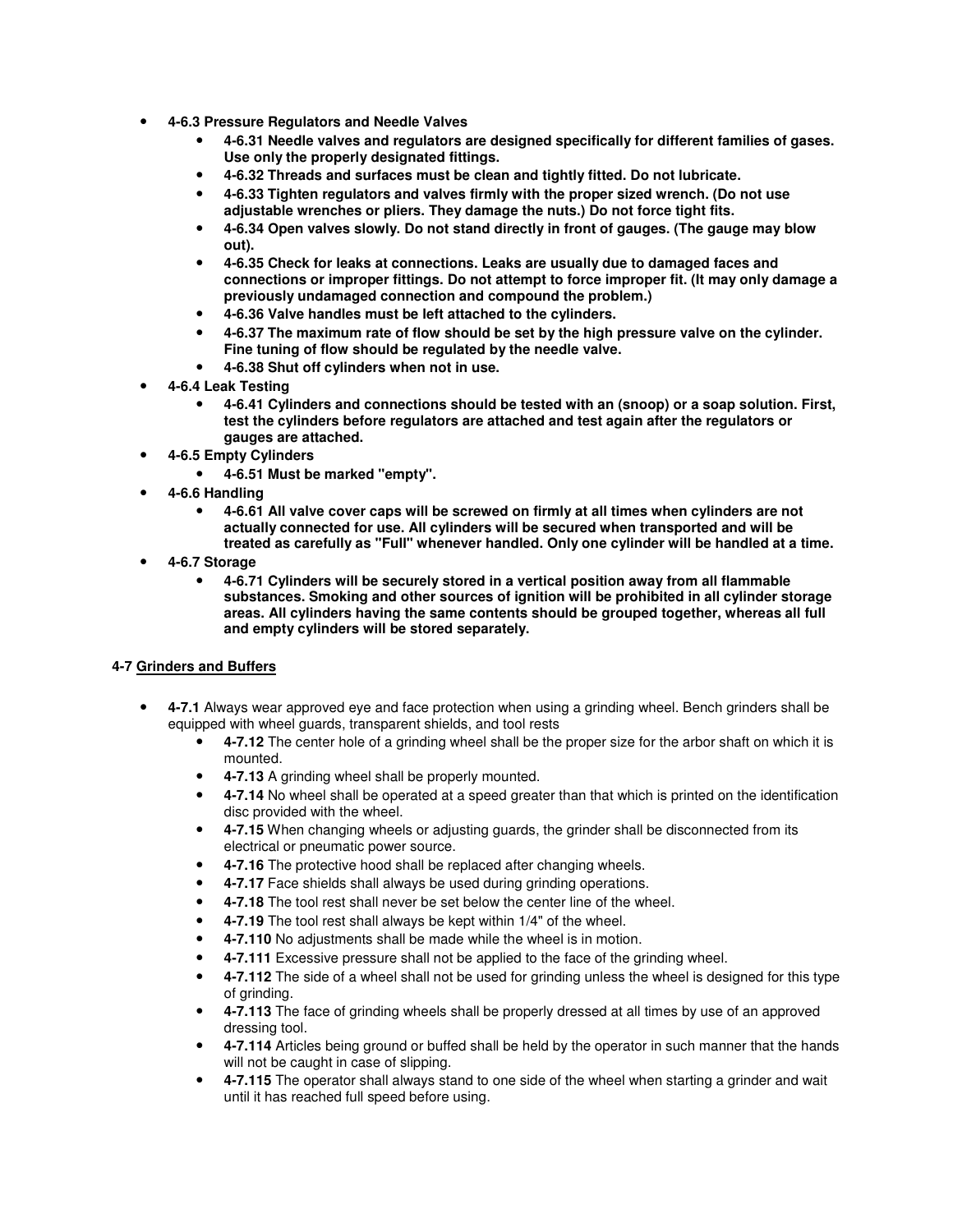## **4-9 Power Mowers and Related Equipment**

- **4-9.1** Personal protective equipment shall be worn where provided for a specific work assignment or as directed by the Supervisor.
	- **4-9.12** Report to the Supervisor any equipment or safeguard which is found defective.
	- **4-9.13** Do not operate, lubricate, or provide maintenance on any equipment until trained in the operation, lubrication, maintenance procedures, hazards, and safeguards and have been authorized to do so.
	- **4-9.14** Do not remove a guard except for authorized maintenance purposes. The guard shall be replaced before the machine is returned to operation.
- **4-9.2 Personal Protective Equipment** 
	- **4-9.21 All employees who operate any power grounds keeping equipment shall wear protective glasses.**
	- **4-9.22 All employees who operate any power grounds keeping equipment shall wear protective shoes.**
	- **4-9.23 All employees who operate any power grounds keeping equipment shall wear a hard hat when working around trees or low hanging objects.**
- **4-9.3 General Operating, Powered Equipment** 
	- **4-9.31 A gas tank shall not be filled indoors, while the engine is running, or while a source of ignition is present in the immediate area.**
	- **4-9.32 Gasoline shall be stored or transported only in approved safety cans with "flashback" screens.**
	- **4-9.33 Spills of gasoline shall be cleaned up immediately.**
	- **4-9.34 The spark plug wire shall be disconnected before attempting to handle the blades of a mower or any repairs are to be done. The spark plug wire shall be disconnected when mower is to be lifted or carried.**
	- **4-9.35 Power mowers shall never be operated without guards in place.**
	- **4-9.36 Rocks, pieces of wire, etc., shall be picked up before mowing.**
	- **4-9.37 Power mowers (especially the blades) shall be inspected after striking an object or vibration should develop.**
- **4-9.4 Operating Riding Mowers** 
	- **4-9.41 A riding vehicle shall not carry a passenger other than the operator.**
	- **4-9.42 The source of power to an attachment of a riding vehicle shall be disengaged when the attachment is not in use or is being transported.**
	- **4-9.43 Riding grounds keeping equipment shall not be operated up or down a slope of more than 26 degrees or move across the face of a slope of more than 17 degrees.**
	- **4-9.44 When a riding vehicle is left unattended, the operator shall shift the transmission to neutral, set the parking brake, and disengage the attachment clutch.**
	- **4-9.45 All riding type mowers shall be shut off before operators dismount from machine.**
- **4-9.5 Operating, Walk Behind Mowers** 
	- **4-9.51 A walk behind mower shall be moved across the face of a slope of more than 17 degrees, never up and down, except by use of a rope to raise and lower the mower while standing at the top of a slope.**
	- **4-9.52 An electric powered walk behind mower shall be shut off and disconnected from the electrical source when cleaning, repairing, or adjusting.**
	- **4-9.53 The operator shall maintain direct control of a self-propelled, walk behind mower. The operator shall adjust the ground speed to their individual gait for proper control.**
	- **4-9.54 The operator of a hand operated rotary mower shall not back up with the machine or turn and pull the mower by the handle in the reverse direction.**
	- **4-9.55 Rotary type power mowers should not be used near other employees.**
	- **4-9.56 The drive mechanism shall be disengaged before starting the motor or engine.**
	- **4-9.57 An engine or motor shall be stopped and an inspection made after striking a foreign object with a machine or if a vibration develops.**
	- **4-9.58 An engine or motor shall be stopped when clearing a clog or a jam or when removing an attachment.**
	- **4-9.59 Grounds keeping equipment shall not be left running or unattended if the operator is beyond vision or more than 25 feel away from the equipment.**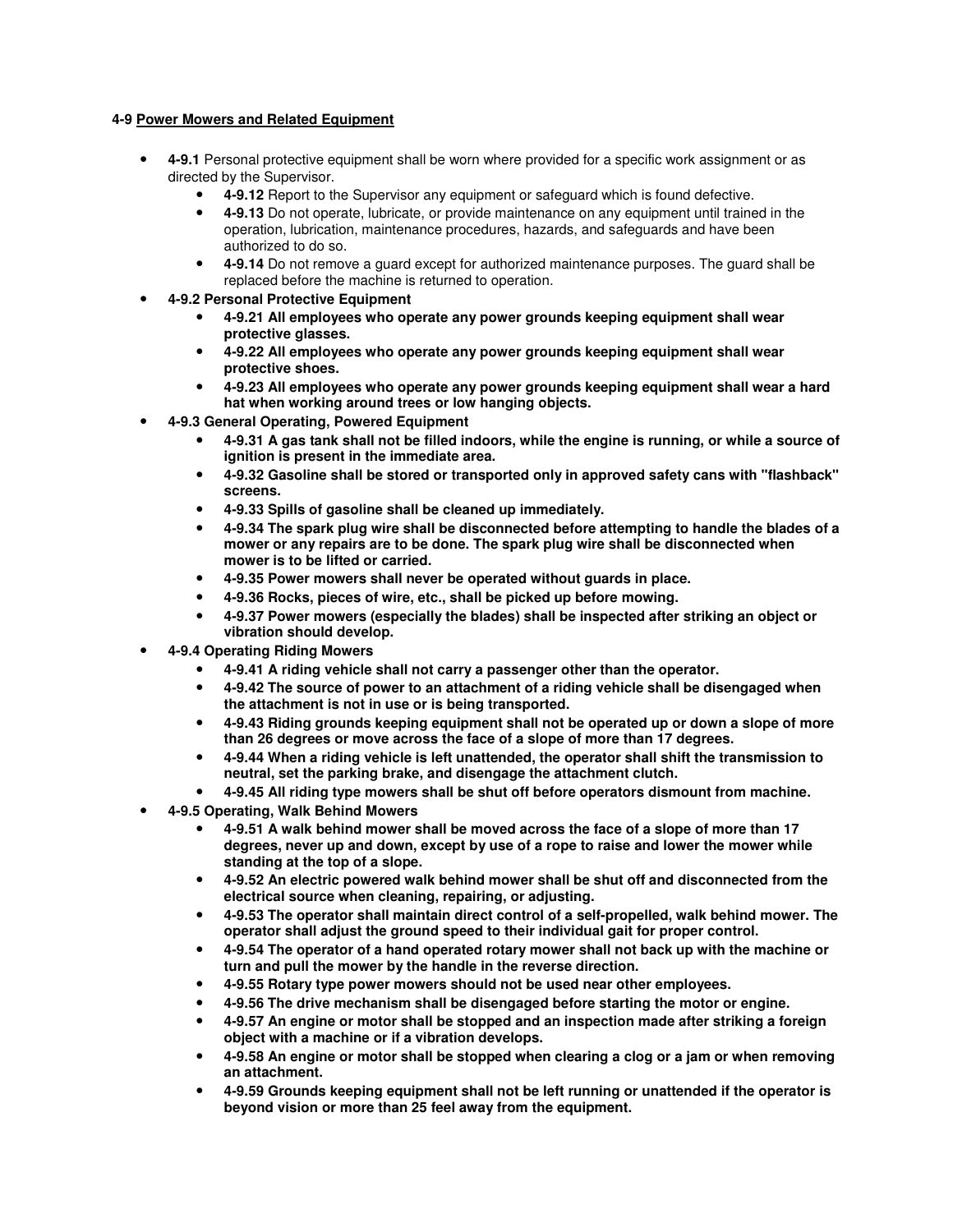- **4-9.510 A rotary mower blade shall be stopped while traveling over loose gravel drives or walks.**
- **4-9.6 Operating, Snow Throwers** 
	- **4-9.61 When necessary to operate a snow thrower over graveled areas, the snow thrower shall be placed in its highest operating position.**
	- **4-9.62 An area to be cleared of snow shall be checked and cleared of any visible object that might stop the collector or be picked up and then thrown by the impeller.**
	- **4-9.63 The collector clutch shall be disengaged when adjusting the deflector guide upwards or downward.**
	- **4-9.64 An employee shall not attempt to clear the discharge guide with the engine running.**
	- **4-9.65 An operator shall maintain direct control of a self-propelled walk behind snow**
	- **thrower. The operator shall adjust ground speed to their individual gait for control.**  • **4-9.7 Shredder Baggers and Compost Mills**
	- **4-9.71 The power of a shredder bagger or compost mill shall be shut off and all motion** 
		- **stopped before moving it.**
		- **4-9.72 A clog or a jam in a shredder bagger or compost mill shall not be cleared until the power has been shut off and all motion stopped.**
		- **4-9.73 The hopper feed opening for a shredder bagger or compost mill shall be of such distance from the cutting knives or impeller so that an operator cannot make contact or a guarding means shall be employed. A baffle gate shall be installed at the feel opening of a hopper to reduce hazard of kick backs.**
		- **4-9.74 The discharge opening shall be covered by a guard, container, or catcher whenever the shredder bagger or compost mill is under power.**
- **4-9.8 Edge Trimmer** 
	- **4-9.81 The cutting blade of an edge trimmer shall be covered with a guard to prevent foreign objects from being discharged into the operator's area or at an angle above 15 degrees from the ground.**
	- **4-9.82 The power shall be shut off when:** 
		- **Converting from edging to trimming operation or from trimming to edging.**
		- **Moving from one location to another or when traveling over loose gravel drives and walks.**
- **4-9.9 Rotary Tillers** 
	- **4-9.91 The power to the tines of a rotary tiller shall not be used as a means to transport the tiller from one location to another location.**
	- **4-9.92 Rocks or other entanglements shall not be removed from the tines until the power has been shut off and all motion stopped.**
	- **4-9.93 The tines area shall be operated or shielded in such a manner as to prevent debris or other missiles from being thrown.**
	- **4-9.94 An operator shall maintain direct control of a rotary tiller. The operator shall adjust the ground speed to their individual gait for control.**

## **4-10 Use of Ladders, Platforms, & Barricades**

- **4-10.1 Ladders** 
	- **4-10.12 Portable, straight or extension ladders shall be used only for their designed purpose. Before using, inspect carefully for any visual defects.**
	- **4 -10.13 All straight or extension ladders shall be equipped with approved safety feet. Where safety feet do not overcome the hazard of slipping, the ladder should be secured by other adequate means.**
	- **4-10.14 Ladders shall be inspected periodically and removed from service if found defective and shall be destroyed if proper repairs cannot be made.**
	- **4-10.15 Where ladders are used near a door or aisle through which there is traffic, warning signs shall be set up or other appropriate precautions taken to prevent potential accidents.**
	- **4-10.16 Ladders improperly used are responsible for many accidents. When working with ladders, the following shall be observed:** 
		- **1. Place a ladder so that the horizontal distance of the base to the vertical plane of the support is approximately 1/4 the ladder length between supports. (Example: Place a**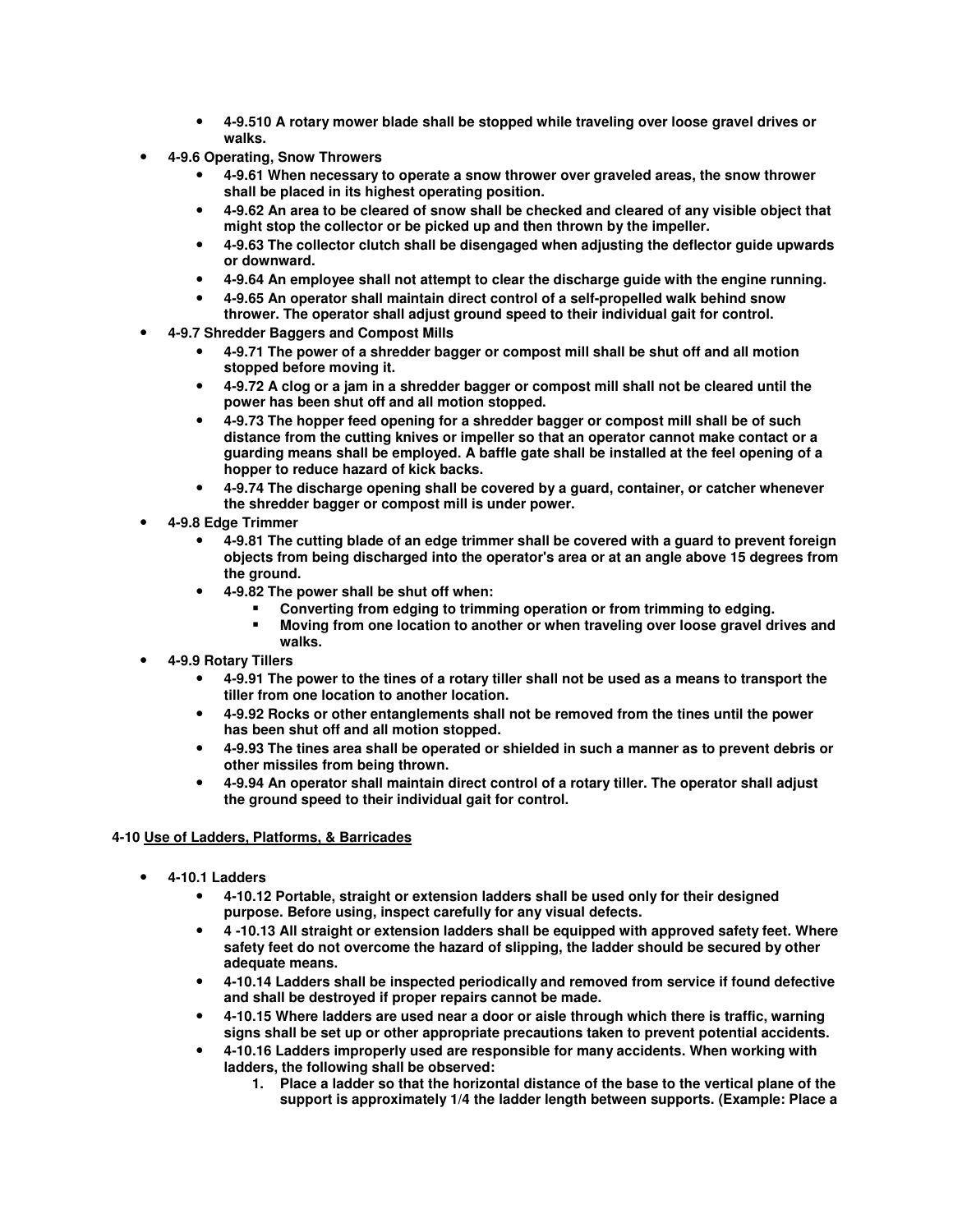**12 foot ladder so the bottom is three feet away from the object against which the top is leaning)** 

- **2. If a straight ladder is to be used on a slippery or vibrating surface or where there is any probability of the ladder tipping or slipping, the ladder shall be held in place by a person at the foot of the ladder and/or by adequately securing the top of the ladder in place.**
- **3. When going up or down a ladder, employees shall face the ladder and have free use of both hands for climbing.**
- **4. Bulky or heavy materials, which would interfere with the use of the hands or would over burden the ladder, shall not be raised and lowered by block and tackle or ropes.**
- **5. Employees shall not slide down ladders.**
- **6. Broken or weak ladders or ladder with missing rungs shall not be used.**
- **7. Two ladders shall not be spliced together; only approved type extension ladders shall be used where greater length is required.**
- **8. Ladders used near live electric circuits shall not be made of metal nor have metal rung braces, trusses, or struts, because of the danger of short circuits or accidental contacts with live parts of the circuit.**
- **9. Step ladders shall be fully opened before being used.**
- **10. Wooden ladders shall never be painted. Paint hides the grain of the wood and any defects. Ladders should be coated with a suitable transparent protective material to retard splintering caused by weathering.**
- **11. Ladders shall not be used in a horizontal position.**
- **12. Employees must not work or stand on either of the top two rungs or steps of any ladder. They shall avoid overreaching in any direction.**
- **13. Except for safety platform ladders, employees shall not work from the top steps of a step ladder.**
- **14. Ladders shall not be left in an upright position against any supporting object when not intended for immediate use. A ladder should be stored in such a manner to provide ease of access and inspection. If stored in a horizontal position, the ladder should be supported at a sufficient number of points to avoid sagging.**
- **15. Tools or equipment shall not be left on ladders or ladder platforms.**

## • **4-10.2 Portable Work Platforms**

Portable work platforms shall be well constructed and maintained in a safe condition. Adequate guard rails shall be provided and used.

- **4-10.21** Employees shall not stand or work from forks or other parts of lift trucks.
- **4-10.22** Platforms with castors or wheels shall be equipped with safe locking devices. Outriggers must be used where provided.
- **4-10.23** Extreme care shall be exercised in hoisting workers on platforms to avoid overhead structures and electrical hazards.
- **4-10.24** No one shall be allowed to ride on a work platform between work locations.
- **4-10.3** All regulations given in the OSHA Compliance Regulations shall be followed regarding ladder safety. 1910.25(c)(4)(i) - Portable wood ladders and 1910.26(c)(2)(iii) - Portable metal ladders

#### **4-11 Personal Protective Equipment**

- **4-11.1 General** 
	- **4-11.11 All employees are required to wear personal protective equipment when exposed to hazards such as but not limited to: falling, flying or moving objects, temperature extremes, handling and use of chemicals and caustic materials, handling of rough or uneven materials, when exposed to dust, gases or vapors of a toxic or irritating nature, insufficient oxygen, moving machinery, high noise levels, and exposure to injurious rays.**
	- **4-11.12 Personal protective equipment will be provided by the University and it is the Supervisor's responsibility to see that any employee who requires equipment or is frequently exposed to such hazards shall be issued the proper protective equipment for their personal use. The employee is responsible for its proper care and use.**
- **4-11.2 Head Protection** 
	- **4-11.21 Approved head protection equipment shall be worn by all employees when they are performing or observing work where the head is exposed to injury from moving, falling or**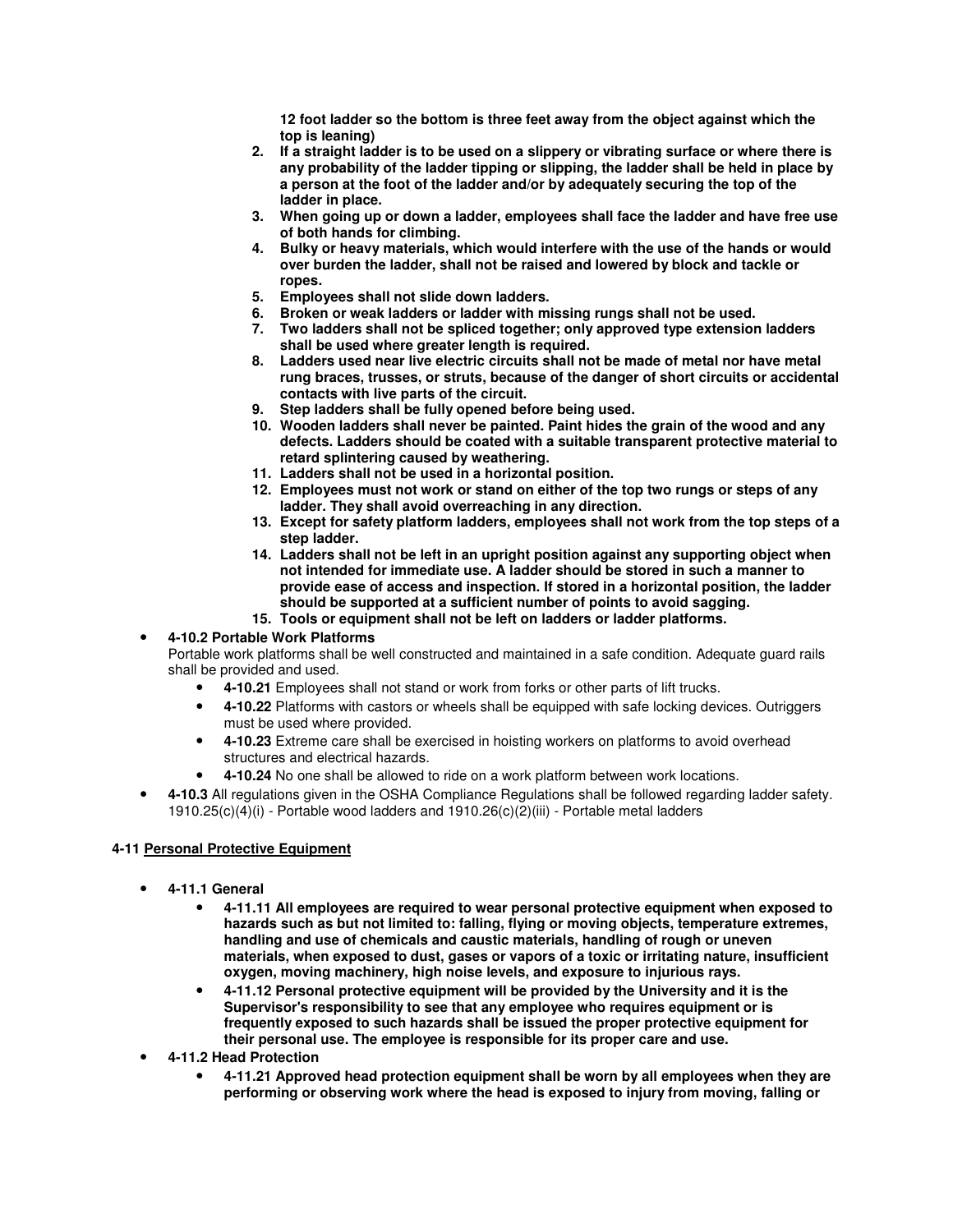**flying objects, electric shock, hair entanglements, chemicals, temperature extremes, or other types of head injury hazards or when directed by a Supervisor or employee in charge.** 

- **4-11.22 Visitors--All persons shall be required to wear approved protective headgear when visiting a construction area or when in an area where University employees are performing work where approved protective headgear is required.**
- **4-11.23 Approved Winter Liners--Approved winter liners may be of knitted or woven fabric having no exposed metal fasteners. Knit style "over-the-brim" winter wear is approved, but extreme caution should be used by those employees whose work places them in close proximity to electrical equipment or conductors.**
- **4-11.24 Hair Enclosures--Hair enclosures such as a hat, cap, or net shall be of a design adequate to protect any employee from having his or her hair entangled in moving machinery, equipment or where there is exposure to means of ignition. It shall be designed to be reasonably comfortable to the wearer, completely enclose all loose hair and be adjustable to accommodate all head sizes. Material used for a hair enclosure shall be fastdyed, nonirritating to the skin when subjected to perspiration and capable of withstanding frequent cleaning. It shall not be reissued from one employee to another unless it has been thoroughly sanitized. A hair enclosure used in an area where there is a danger of ignition from heat, flame, or chemical reaction shall be made of materials that are nonburning or flame retardant. Employees will not physically alter and shall guard against damage to the equipment furnished. An employee shall not use head protection equipment that has been physically altered or damaged.**
- **4-11.25 Care and Maintenance--Maximum physical electrical protection will be provided by protective headgear only if it is used with care, kept clean, stored properly, and inspected regularly. Headgear shall never be painted as this reduces the dielectric protection provided. Proper observance of the following procedures will keep headgear in good condition and maintain the level of protection at a maximum.**
- **4-11.26 Adjustment--For maximum impact protection and comfort, the suspension and headband shall be adjusted to provide a clearance of 1/2" (plus or minus 1/8") between the crown of the headgear and the top of the wearer's head. Never wear protective headgear with the cradle removed. Chin straps used when necessary keep the protective headgear in place and insure full-time protection.**
- **4-11.27 Inspection--The Supervisor or employee in charge shall make periodic checks of all protective headgear for cracks and other damage, and to see that the headgear is properly cared for and in good condition. However, the protective headgear user has the prime responsibility of determining whether the headgear is in safe condition. Protective headgear that is cracked, punctured, gouged, or otherwise damaged shall be replaced. No holes or attachments shall be made to any hard hat other than those designed by the manufacturer.**
- **4-11.28 Storage--When not in use, protective headgear shall be stored in a clean dry place where it will not be exposed to physical damage, abuse, or excessive heat. Never place it on the ledge under the rear window of a passenger vehicle where the sun can shine directly on it or where a sudden stop can turn it into hazardous projectile.**
- **4-11.29 Identification--The outside surface of all approved head protection shall remain void of all foreign material such as stickers, tape, or paint. However, personal identification name tags made by pressure sensitive tape may be placed on the shell of the headgear.**
- **4-11.3 Foot Protection** 
	- **4-11.31 Foot guard protection may be required when foot injury hazards are present. The use of personal protective shoes is recommended so that employees may have the benefit of full-time foot protection both on and off the job. Protective shoes provide good protection against rolling or falling objects, moving machinery, and the accidental kicking of hard or sharp objects.**
	- **4-11.32 Canvas shoes or shoes with open toes shall not be worn in any area where the potential for foot injury exists, or as determined by the Supervisor.**
	- **4-11.33 Employees are required to wear protective shoes in certain work functions and those who qualify for the shared purchase plan with the University are encouraged to participate.**
- **4-11.4 Eye, Face, and Respiratory Protection** 
	- **4-11.41 Approved protection shall be worn by all employees during construction, maintenance operations, inspection or observing where there is danger of exposing the eyes, face, and respiratory system to flying particles, acids, caustics, harmful electric arcs,**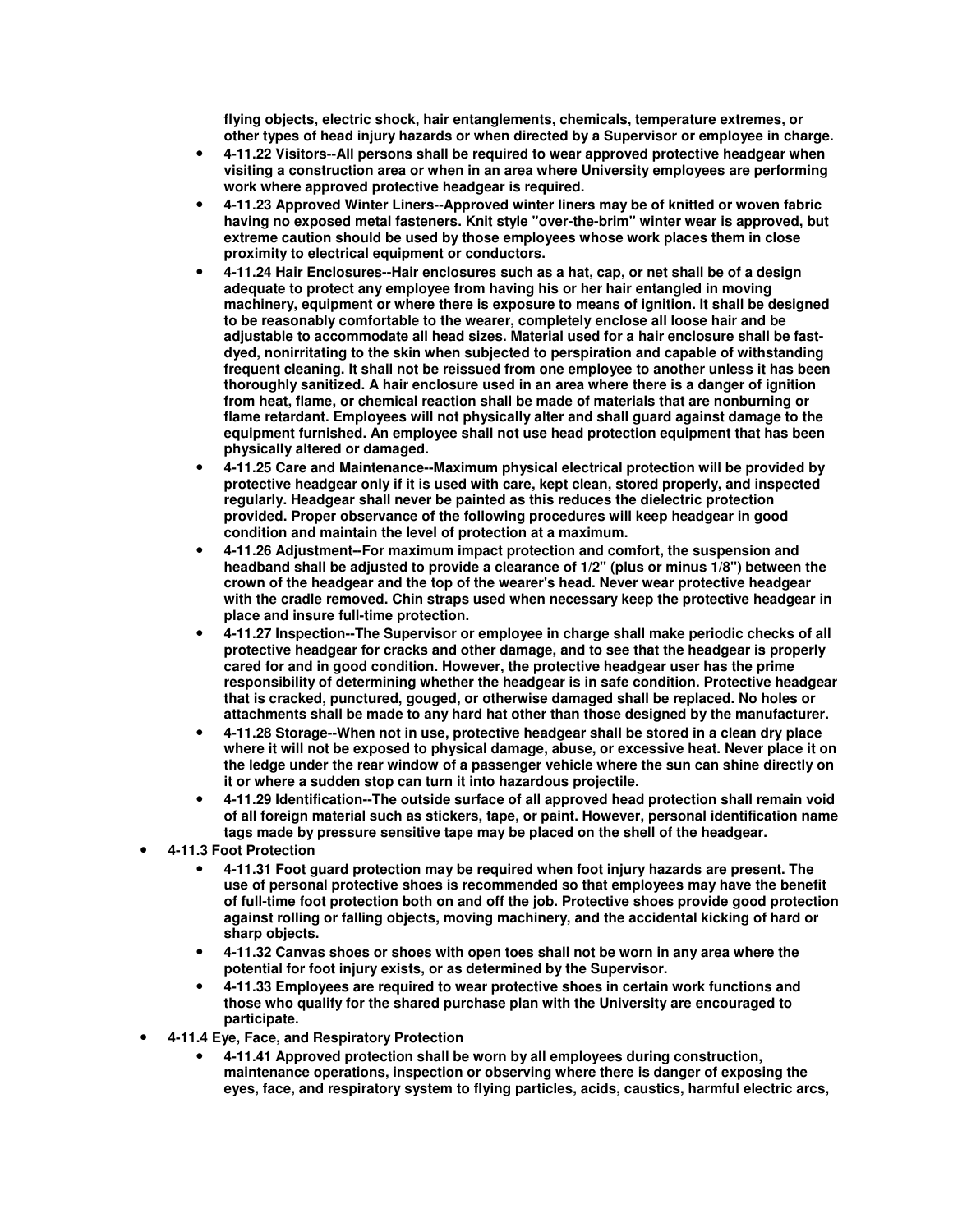**light rays, or other types of eye, face, and respiratory hazards or when directed by a Supervisor or employee in charge.** 

- **4-11.42 Exception: Approved eye protection shall not be mandatory in those situations where there is essentially no hazard to the eyes from flying objects or flash burns, such as:** 
	- **1. Walking, driving, inspections or general surveys.**
	- **2. Inspection of open trenches.**
- **4-11.43 Boiler Operation or Flame Flash--Eye and face protection shall be worn when near flame flash and heat exposure. Open fires, boiler or furnace fires or other fires can injure by direct contact, reflected light, or heat of incidental glare. Face shields and masks protect the face from flame flash or heat. Approved respirators, gas masks or supplied air masks are required protection in extreme cases where there is intense heat, lack of oxygen, or if toxic gases may be present.**
- **4-11.44 Chemical Handling--Eye and face protection shall be worn (and respiratory protection when necessary) when handling acids, caustics, or other irritating or harmful dusts, liquids, or gases. Special hooded ports on the goggles are required to protect the eyes when handling chemicals. Approved goggles will protect the eyes, but face shields, masks, or respiratory equipment may be required to protect the face from chemical splashes.**
- **4-11.45 Heavy Impact--Approved eye and face protection shall be worn when performing work involving exposures to heavy impact, such as: tree trimming, concrete breaking, stone or brick chipping, grinding, drilling, boring, turning operations, and work requiring the use of hammers. All of these operations subject the eyes and face to relatively heavy flying fragments from the tools used or the material being worked on. The type of work and good judgment will determine which type of protection is required.**
- **4-11.46 Light Impact and Dust--Eye protection shall be worn when scaling rust, soldering, using compressed air, etc. Face shields are preferred for jobs with flying particles or spatter but with little dust. Protective glasses are approved if exposure is slight and infrequent in occurrence.**
- **4-11.47 Sandblasting--Approved filter masks, respirators, or helmets supplied with air shall be worn for respiratory protection, in addition to the dust proof eye protection for sandblasting work. In well-ventilated rooms or open areas, respirator filtering with dust proof goggles is approved protection. In poorly ventilated areas or where contaminants are unusually heavy, air supplied sandblast helmets are required.**
- **4-11.48 Welding--Electric--Welding on brass, bronze, or galvanized iron shall be done only in well-ventilated places or approved respirators must be worn.**
- **4-11.49 Use a portable welding screen to protect the eyes of anyone approaching the work area.** 
	- **1. Welder--Welder's helmets with proper filter lenses and with safety glasses or goggles underneath shall be worn for electric welding work. Protective glasses or goggles are required underneath the helmet to protect the eyes from injurious rays, from adjacent work, and from flying objects when the helmet is raised. The lenses of the protective glasses or goggles may be clear or filtered, depending upon the amount of exposure to adjacent welding operations. If filtered glass is used, the sum of the shade numbers of the helmet and the spectacles or goggles should add up to the recommended filter shade number.**
	- **2. Helper or Observer--Electric welding helpers and observers shall wear eye protection. Protective glasses, goggles or hand held face shields with the proper filter lenses are required for those watching or working near electric welding work, unless the welding arc is otherwise adequately shielded. The filter lenses required are about one half as dense as those required by the welder.**
- **4-11.410 Welding and Cutting--Gas--Wear eye protection for gas welding and cutting work. Welding or cutting on brass, bronze, or galvanized iron shall be done in well-ventilated areas; approved respirators must be worn in confined areas.** 
	- **4-11.4101 Use a portable welding screen to protect the eyes of anyone approaching the work area.**

**Welder--Welder's goggles with proper filter lenses are required for welding and cutting work. Goggles are required to protect the eyes from possible accidental injury by bright radiation, glare, flying sparks, and scale.**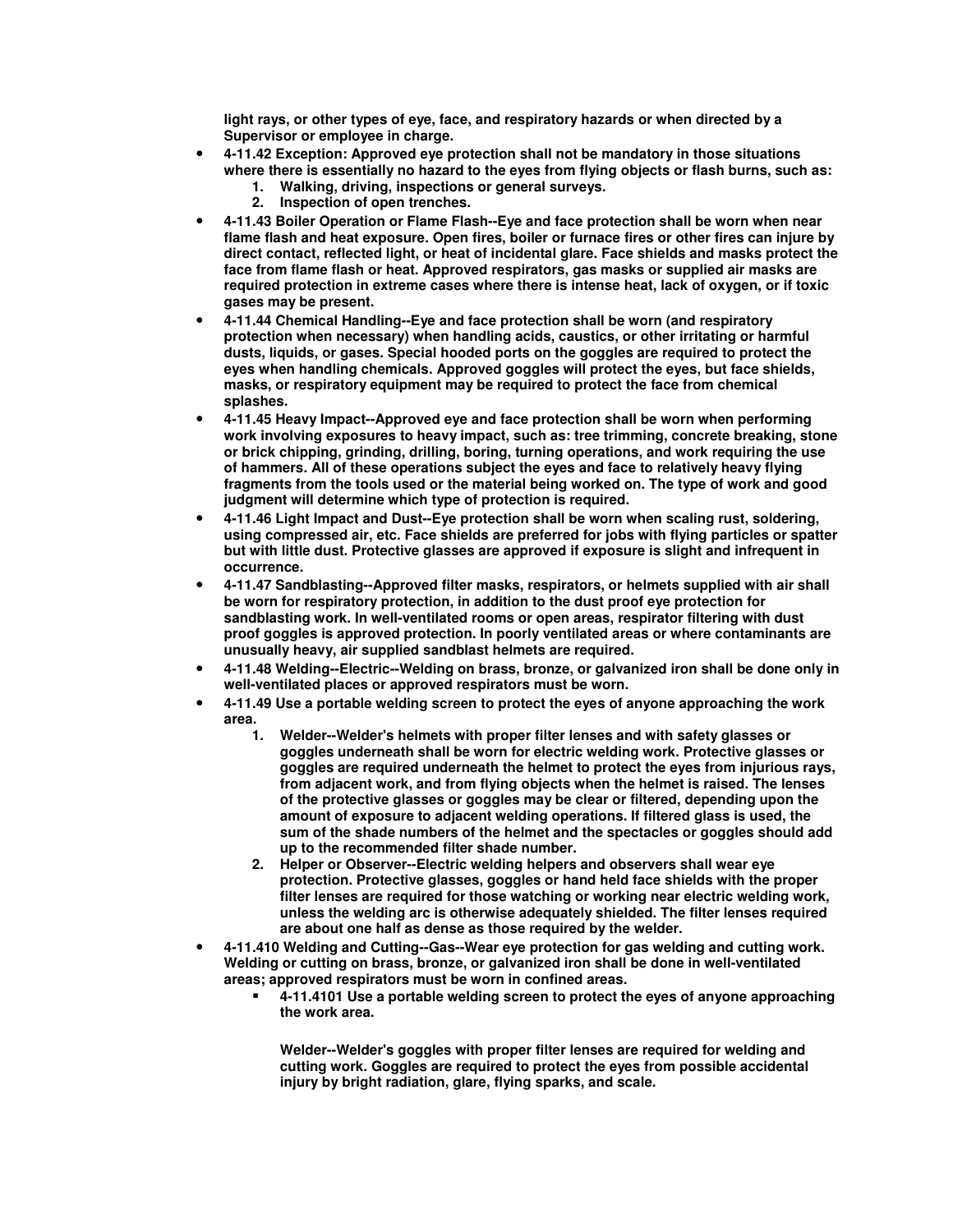**4-11.5 Description of Protectors** 

 **4-11.51 Coverall Goggles--** 

**Coverall goggles are less rigid than some of the other protection listed, allow a wide range of vision, are fully enclosed, and provide excellent eye protection. Plain or prescription glasses can be worn underneath. Coverall (chemical) goggles with special hooded ports protect the eyes when handling dusts, liquids, and gases, but not the face or respiratory system. Anti fog models are available where needed or desired. This type of goggle is approved for tree trimming and other heavy and light impact exposure, and soldering in addition to chemical handling; the latter when equipped with filtered ports.** 

 **4-11.52 Cup Goggles--** 

**Cup goggles give the most complete protection against flying objects. They have good impact resistance and are fully enclosed. However, they reduce the area of vision and give little or no protection to the face. Cup goggles are approved eye protection for boiler operations or flame flash exposure. If face protection is required, a face shield or mask type protector should be used. Cup goggles are excellent eye protection for grinding, chemical handling (with filtered or closed ports), heavy and light impact, soldering, electric switching, tree trimmers, gas welders, and welder's helpers (with proper filter glass lens shades). 4-11.53 Face Shields--** 

**Face shields protect both eyes and face from flame flash, heat, chemicals, light impact, and soldering. A plastic visor of .040 inches or heavier is required. It is important to keep the shield at a proper angle on the face to give maximum protection when handling liquids, gases, and dusts. Shields with thick visors will withstand light impact or splash, allow a wide range of vision and give good frontal protection to the entire face and eyes, but dust and large fragments can enter under or at the sides as they are not fully enclosed. Plain or prescription protective glasses can be worn underneath.** 

> **Face shields are approved face and eye protection for such general exposures when harmful rays are not present and when fully enclosed units are not required.**

 **4-11.54 Hand Held Face Shields--** 

**Hand held face shields with blue cobalt lenses protect the eyes and are valuable for fire-color determination. These are recommended for furnace operations where fire color is important.** 

 **4-11.55 Soft Frame Cover Goggles--** 

**Soft frame cover goggles are fully enclosed and give complete protection against flying objects and dust. They give little or no protection to the face.** 

 **4-11.56 Sandblast Helmets--** 

**Sandblast helmets protect the eyes and face from abrasion and dust particles. Air-supplied sand blast helmets are approved for respiratory protection and for sandblasting and/or other work in poorly-ventilated areas where contaminants are unusually heavy. Air filters and properly adjusted regulators are required in the air line to protect the worker from impurities and dangerous pressure when air supply is used. If the air is supplied from an old-lubricated compressor, either a continuous carbon monoxide monitor or a high temperature shutoff is required.** 

 **4-11.57 Protective glasses--Spectacle-type--** 

**Protective glasses give little protection to the face and only frontal protection to the eyes. With plain or tinted glass lenses, they give eye protection from flame flash and harmful rays. They are approved for electric switching and for limited or infrequent exposures to heavy and light impact.** 

 **4-11.58 Protective glasses with Side Shields--** 

**Spectacle type protective glasses with side shields give good frontal and side protection to the eyes, although they are not fully enclosed. With plain or tinted glass lenses, they give eye protection from light impact, flame flash, or harmful rays.** 

> **They are approved for electric switching operations; for flame flash if exposure to harmful rays is expected to be of short duration, and/or if the probability of a flame flash is slight; for chemical handling if exposure is slight and infrequent in occurrence; for light impact, soldering and tree trimming if there is little dust and there is infrequent exposure to heavy flying particles. They are also approved for welding helpers or observers and for use underneath a welding hood with proper filter lenses.**

#### **4-11.59 Welding Helmets--**

**Welding helmets with proper filter lenses are required for electric arc welding. They may be used for gas welding if regular welding goggles are not available. Glasses or goggles shall be worn underneath the helmet for eye protection when hood is raised.** 

 **4-11.6 Care of Spectacles, Goggles, etc.**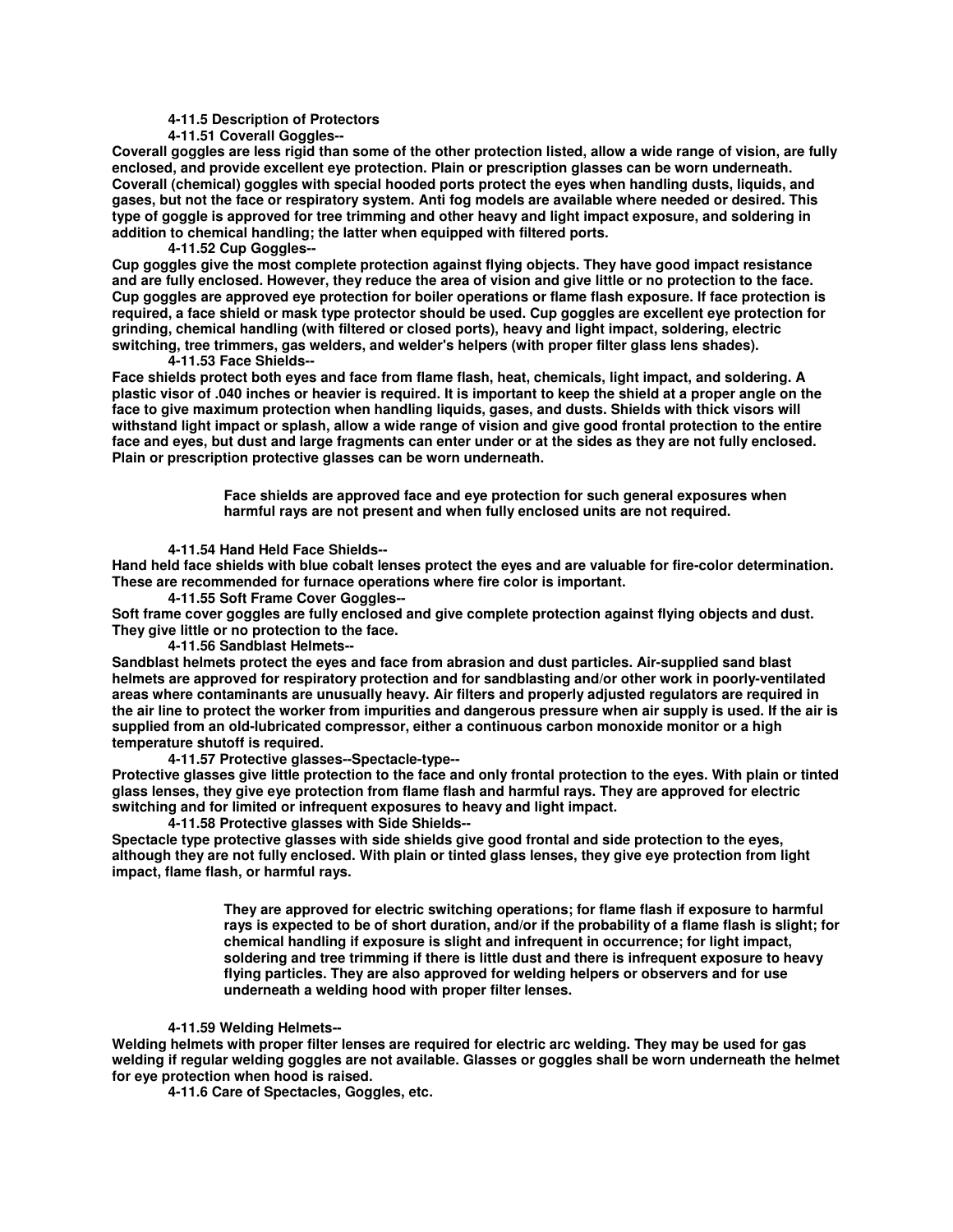**4-11.61 Eye protective equipment requires special care. The glass or plastic lenses or visor shall be kept clean for good visibility. The frames shall be properly fitted for comfort and the eye protection shall be kept in the proper protective case when not in use to prevent scratching, bending, or other damage to the frame or lenses.** 

 **4-11.62 A liquid cleaner and soft cloth or tissue are required for the plastic lenses, as the dry silicone-treated tissue will scratch plastic. Dry silicone treated tissues are approved for glass lenses.** 

 **4-11.63 Any eye, face, or respiratory protective equipment which is not issued to an employee for his/her personal (restricted) use but is available for use by more than one employee shall be cleaned and sanitized between users.** 

- **0. Cleaning is accomplished either by immersing the equipment in a solution of detergent or non-abrasive soap and water or by swabbing the equipment with a clean cloth which has been soaked in such a solution. A thorough rinse in clear water is essential to complete the cleaning phase.**
- **1. Sanitizing is accomplished either by light wiping with an isopropyl alcohol swab or by immersing the equipment for ten minutes in a solution of clean water and four tablets of germicide solution for each gallon of water. The disinfectant immersion procedure shall be followed by thorough rinsing with clean water. The equipment shall then be air dried in a clean atmosphere to complete sanitizing.**
- **4-11.7 Procurement Prescription Eye Protection**

 **4-11.71 An employee who wears prescription glasses and needs protective glasses to protect against the hazards of the work may make application to his Supervisor for prescription protective glasses. Contact lenses are not an effective means of eye protection and may even increase the level of hazard. Therefore, contact lenses shall not be worn in any area requiring eye protection.** 

 **4-11.8 Application of Approved Eye and Face Protective Devices and Illustrations of Approved Protection** 

 **4-11.81 Goggles and other eye and face protection shall conform to the requirements of the American National Standard Institute Standard for Eye and Face Protection.** 

> **APPLICATION OF APPROVED PROTECTIVE DEVICES Operation Hazards Recommended Protectors Acetylene-Burning Acetylene-Cutting Acetylene-Welding ,Sparks, Harmful Rays Molten Metal Flying Particles, 4, 5, 6 Chemical Handling ,Splash, Acid Burns, Fumes,2,7(For severe exposure add 7\* over 2) Chipping,Flying Particles,1, 3, 4A, 5A Electric Welding,Sparks, Intense Rays, Molten Metal,8(8 in combination with 3 in tinted lenses advisable) Furnace Operations,Glare, Heat, Molten Metal,4, 5, 6 (For severe exposure add 7\*) Grinding Light,Flying Particles,1, 3, 7\* Grinding-Heavy,Flying Particles,1,4A,5A(For severe add 7\*) Laboratory,Chemical Splash, Glass Breakage,2 (7\* when in combination with 3) Machining,Flying Particles,1, 3, 7\* Molten Metals,Heat, Glare, Sparks, Splash,4,5 (7\* in combination with 3, in tinted lenses) Spot Welding,Flying Particles, Sparks,1, 4, 5, 7\***

> **\*The face shield visor is the least preferred of all types of eye protection unless it is used in combination with one of the other approved eye protectors.**

 **4-11.9 Selection of Shade Numbers for Welding Filters** 

 **4-11.91 The following is a guide for the selection of the proper shade numbers of filter lenses or plates used in welding. Shades more dense than those shown for various operations may be selected to suit the individual's needs.** 

> **Shielded metal-arc welding 1/16, 3/32,1/8 10 - 5/32-inch Gas-shielded arc welding (nonferrous) 11 - 1/16,3/32,1/18,5/32-inch diameter electrodes Gas-shielded arc welding (ferrous) 12 - 1/16,3/32,1/18,5/32-inch diameter electrodes Shielded metal-arc welding 3/16,7/32,1/4-inch 12 - diameter electrodes - 5/16, 3/8-inch diameter electrodes 14 Atomic hydrogen welding 10-14 Carbon-arc welding 14 Soldering 2 Torch blazing 3 or 4 Light cutting, up to 1" 3 or 4 Medium cutting, 1" to 6" 4 or 5 Heavy cutting, over 6" 5 or 6 Gas welding (light) up to 6" 4 or 5**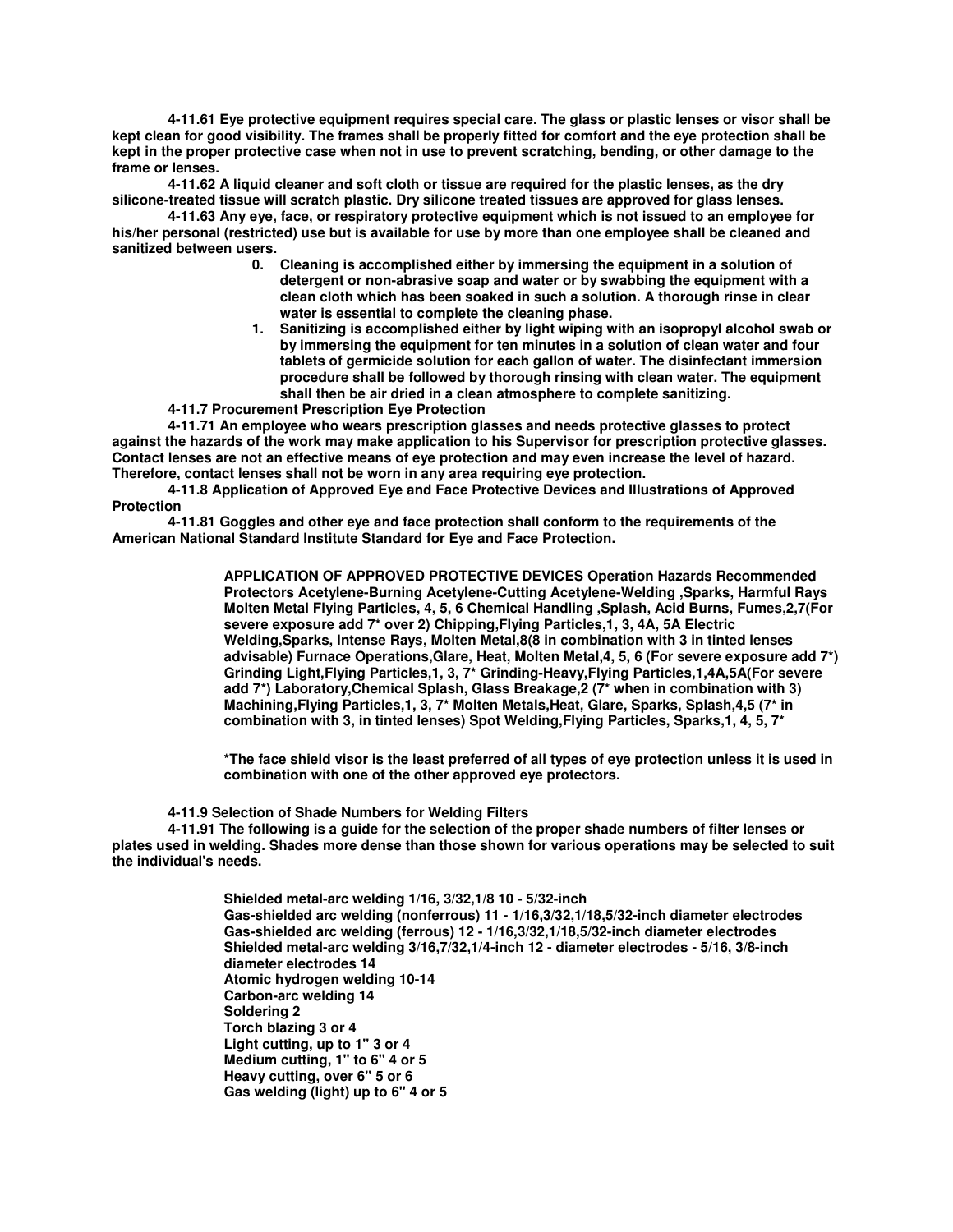**Gas welding (medium) 1/8" to 1/2-inch 5 or 6 Gas welding (heavy) over 1/2-inch 6 or 8** 

 **4-11.10 Hearing Protection** 

 **4-11.101 Approved hearing protective equipment shall be worn by all personnel:** 

- **At all times in area of exposure to a noise level greater than 100 dBA.**
- **At all times while exposed to noise levels of 96 dBA inclusive, after they have had a cumulative two-hour exposure to noise levels in that range without such protection in any 24 hour period.**
- **At all times while exposed to noise level of 90 dBA to 95 dBA inclusive, after they have had a cumulative four-hour exposure to noise levels in that range without such protection in any 24 hour period.**
- **4-11.11 Hand Protection**

 **4-11.111 Work gloves are provided for certain work assignments and should be worn whenever the potential for hand injuries exists.** 

 **4-11.12 Personal Clothing** 

 **4-11.121 Personal clothing shall not be worn in those work functions where the University furnishes and prescribes a particular uniform that is to be worn.** 

**Clothing made from synthetic materials should not be worn where an explosive or flammable atmosphere may exist. Loose clothing should not be worn near moving machinery.** 

## **4-12 Storage and Warehousing**

- **4-12.1 Stores and Warehousing Functions** 
	- **4-12.11 General**
	- **4-12.12 Stores and Warehouse employees regularly use tools and equipment to make the movement and transportation of material easier and more efficient.**
	- **4-12.13 No one shall use equipment for use other than its intended purpose. Improper use may result in accident, injuries, or maintenance problems.**
	- **4-12.14 Report any defects or unsafe conditions to your Supervisor immediately.**
- **4-12.2 Housekeeping** 
	- **4-12.21 Good housekeeping is a sign of good workmanship and provides safe working conditions. Good housekeeping will prevent accidents caused by tripping, stumbling, slipping, or stepping on or bumping into tools, material, or other objects.**
- **4-12.3 Personal Protective Equipment** 
	- **4-12.31 While Personal Protective Equipment can lessen the injuries resulting from accidents, your personal attitude toward the job and the hazards involved can prevent the accidents from happening.**
	- **4-12.32 Eye and Face Protection**
	- **4-12.33 Approved eye and face protection shall be worn while grinding, using power saws, or engaging in any other operation where the danger of flying objects or particles exists.**
	- **4-12.34 Head Protection**
	- **4-12.35 Approved protective headgear shall be worn by all personnel when:**

**Employees are present in areas where a hazard exists from falling or flying objects or from other harmful contacts or exposures or where there is a risk of injury from electric shock, hair entanglement, chemicals, or temperature extremes. Working in an area where overhead storage is present or as directed by the Supervisor.** 

- **4-12.36 Lift truck drivers are not required to wear a hard hat if the truck is equipped with an overhead cage protecting the driver.**
- **4-12.37 Hand Protection**
- **4-12.38 To prevent injury due to abrasions, cuts and splinters, etc., protective gloves are required to be worn when handling heavy or rough materials.**
- **4-12.39 Foot Protection**
- **4-12.310 Protective shoes are required to prevent toe injuries.**
- **4-12.311 Clothing**
- **4-12.312 Since Stores and Warehousing work is conducted both inside and outside, suitable clothing should be worn to withstand the various weather elements.**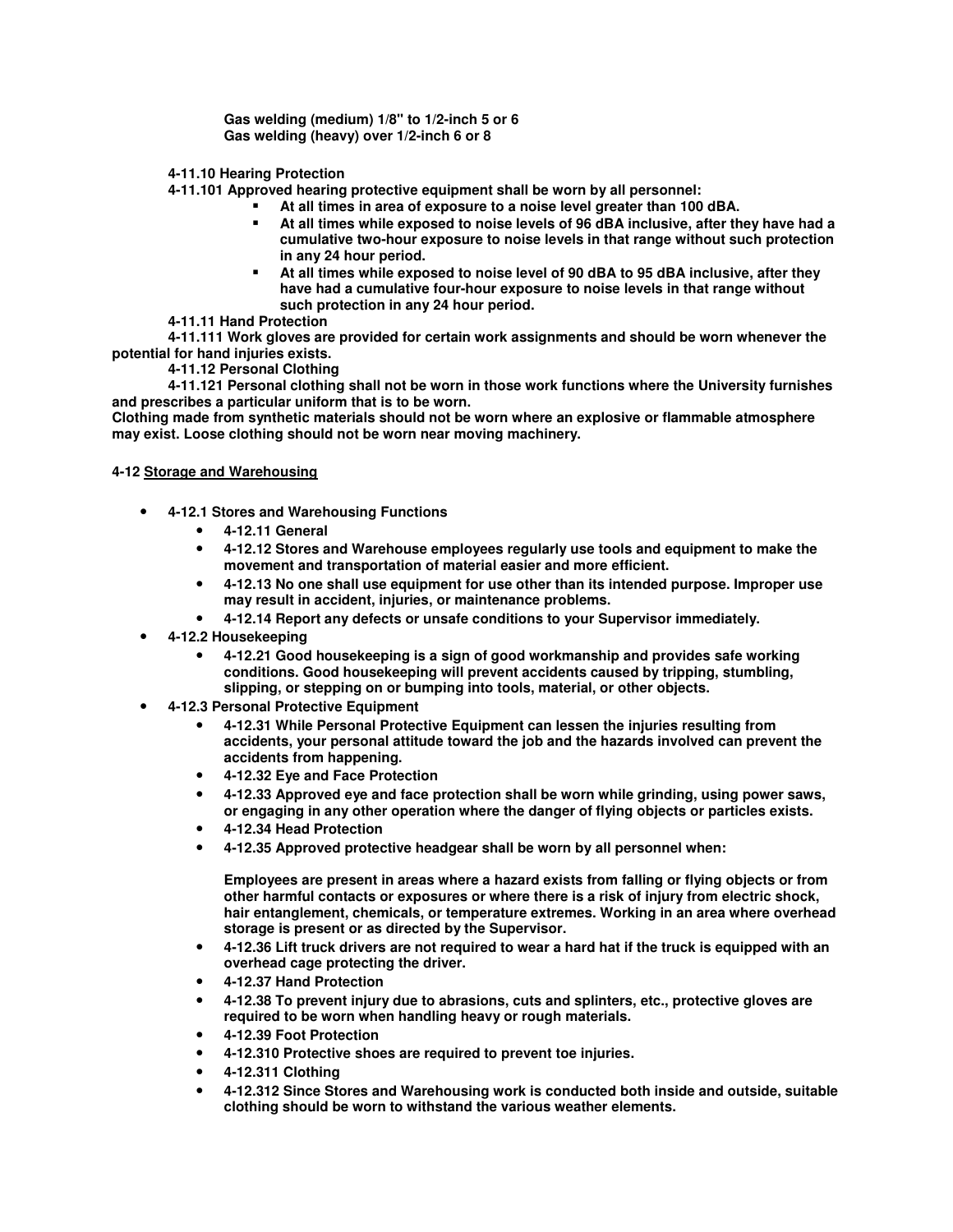- **4-12.4 Lifting** 
	- **4-12.41 Refer to proper lifting techniques in Lifting Chapter.**
- **4-12.5 Motor Vehicles** 
	- **4-12.51 As an operator of a University vehicle, you are the University to everyone who observes your driving on University property, on public streets, or highways. It is very important that you not only operate the vehicle according to all applicable laws, but also in a manner that will display courtesy and consideration to other drivers and pedestrians.**
- **4-12.6 Lift Trucks Gasoline of Battery Powered** 
	- **4-12.61 Lift trucks shall not be driven in aisles, etc., with load elevated.**
	- **4-12.62 Do not stand under elevated loads.**
	- **4-12.63 Operators must not overload and shall not move unsafe loads.**
	- **4-12.64 Do not pick up loads with one fork unless it is with a special sling arrangement.**
	- **4-12.65 Do not permit other people to ride on lift trucks or forks.**
	- **4-12.66 The operator must face or look in the direction he is traveling and look to the rear before backing up.**
	- **4-12.67 When a load on a fork truck obstructs the vision of the operator, they shall drive in reverse.**
	- **4-12.68 Do not brake more sharply than necessary.**
	- **4-12.69 On inclines, always back down in low gear and never turn sideways.**
	- **4-12.610 Do not use the reverse gear for the brake.**
	- **4-12.611 Do not drive with wet or greasy hands.**
	- **4-12.612 Be extremely careful and drive slowly on wet and slippery floors.**
	- **4-12.613 A truck must not be left unattended with motor running.**
	- **4-12.614 Avoid bumping into objects or using the forks as a ram.**
	- **4-12.615 Operators must not ride the clutch pedal or pump the foot accelerator while in operation.**
	- **4-12.616 Fueling of gasoline-powered lift trucks shall be done outside the building with the engine stopped and the operator off the vehicle.**
	- **4-12.617 Any spilled gasoline must be cleaned up before starting the motor.**
	- **4-12.618 Keep to the right in operation whenever possible.**
	- **4-12.619 Slow down and sound horn at cross aisles and exits.**
	- **4-12.620 Keep your body, feet, and hands inside of running line of lift truck.**
	- **4-12.621 Stunt driving and horseplay will not be tolerated.**
	- **4-12.622 Parked lift truck must have mast tilted forward and forks flat on the floor.**
	- **4-12.623 No smoking or other form of ignition shall be allowed in the immediate area of the vehicle while the battery is being charged.**
	- **4-12.624 The battery charger should be turned off when connecting or disconnecting the battery and when not in use.**
- **4-12.7 Trucks Hand and Push Types** 
	- **4-12.71 All hand trucks shall be kept in good repair.**
	- **4-12.72 Hand trucks not in use shall be parked where they will not create a hazard or interfere with normal operations.**
	- **4-12.73 Hand trucks not equipped with brakes shall be blocked to prevent movement when "braking" the load.**
	- **4-12.74 When a two-wheel hand truck is used, balance the load so that the weight rests on the axle, not on the handle.**
	- **4-12.75 For better control, four-wheeled hand trucks should be pushed not pulled.**
- **4-12.8 Hydraulic Lift Gates** 
	- **4-12.81 Gate surfaces shall be kept clean and free from grease and oil.**
	- **4-12.82 Extreme care shall be exercised when riding gate up and down to avoid pinched limbs and falling.**
	- **4-12.83 Gates shall be properly secured with safety chain when truck is moving as they have a tendency to creep.**
- **4-12.9 Ladders** 
	- **4-12.91 For normal storeroom use, a department approved platform ladder shall be used.**
	- **4-12.92 For additional information, refer to Ladder Section of this chapter.**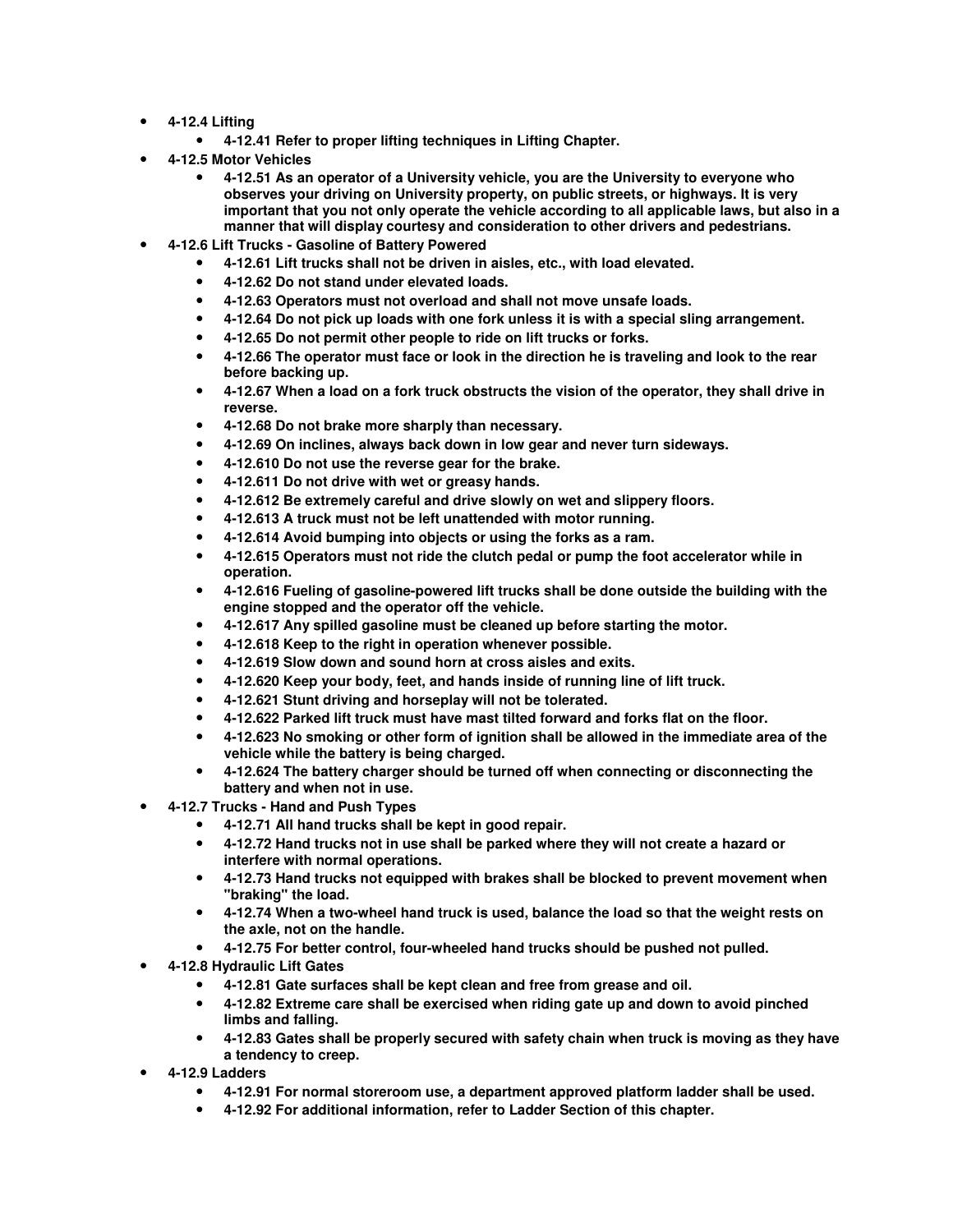- **4-12.10 Material Handling** 
	- **4-12.101 Unloading or loading trucks, semis, or trailers**
	- **4-12.102 Before loading or unloading any vehicles with a lift truck, the vehicles' brakes must be set and wheels blocked to prevent movement.**
	- **4-12.103 No fork truck shall be driven onto any vehicle without a visual safety inspection of the condition of the dock plate and the flooring of the vehicle.**
	- **4-12.104 Use extreme caution and maintain adequate clearance when operating a fork truck near the edge of a loading dock.**
	- **4-12.105 Long Objects**
	- **4-12.106 When working alone, avoid carrying any object 20 feet long or over; it is better to drag one end.**
- **4-12.11 Uncrating and Unpacking** 
	- **4-12.111 On most large packages, the manufacturer has printed instructions on the outside of cartons or crates as to the best and safest way to unpack. Follow these instructions to reduce the possibility of injury.** 
		- **Protect yourself and watch for others around you when cutting banding. Safety type band cutters shall be used.**
		- **Proper tools shall be used when uncrating materials where the packaging includes wood boards, nails, or lag screws.**
		- **Whenever unpacking or uncrating is done, debris shall be picked up immediately.**
- **4-12.12 Flammable Materials** 
	- **4-12.121 Any flammable material shall be stored in approved containers and in locations that do not endanger life or property.**
- **4-12.13 Stacking Material** 
	- **4-12.131 Boxes and bags shall, whenever possible, be cross tied when stacking.**
	- **4-12.132 If boxes and bags are piled more than five feet high, the pile shall be shaped as a pyramid.**
	- **4-12.133 Barrels or drums shall, if possible, be stored on end. If they are to be stored on their sides, a rack will be used, or they shall be piled in the shape of a triangle with planks between each row and the outside barrels properly blocked to stabilize the pile.**

#### **4-13 Storage and Use of Flammable Liquids**

- **4-13.1 Storage of Flammables** 
	- **4-13.12 All quantities of flammable liquids brought into laboratory areas or workplaces will be kept at a minimum at all times.**
	- **4-13.13 All flammable liquids stored in laboratory or workplace areas in quantities greater than one liter will be kept in metal safety cans unless the liquid is known to attack metal.**
	- **4-13.14 Corrosive liquids should remain in their original containers and be used only as needed out of small glass or plastic containers.**
	- **4-13.15 Approved safety storage cans will be used for most materials except for highly volatile and low flash-point solvents such as carbon disulfide and diethyl ether. These items should be stored in their original container with their caps tightly closed and preferably in a fume hood.**
	- **4-13.13 Small quantities--Working amounts may be stored on open shelves, but bulk storage (more than 6 gallons) must be in a safety storage area. All must be marked.**
	- **4-13.14 Do not store ether in a closed area such as a refrigerator.**
	- **4-13.15 Do not store flammables in areas exposed to direct sunlight.**
- **4-13.2 Handling** 
	- **4-13.21 Carry all glass bottles containing flammable liquids or solvents in metal containers or trays that are capable of holding the entire contents of the glass bottles, should breakage occur.**
	- **4-13.22 Identify all containers with a "FLAMMABLE" label with the name of the material included.**
	- **4-13.23 Use a fume hood when appreciable quantities of flammable materials are transferred from one container to another, or when it is allowed to stand in or is heated in open containers.**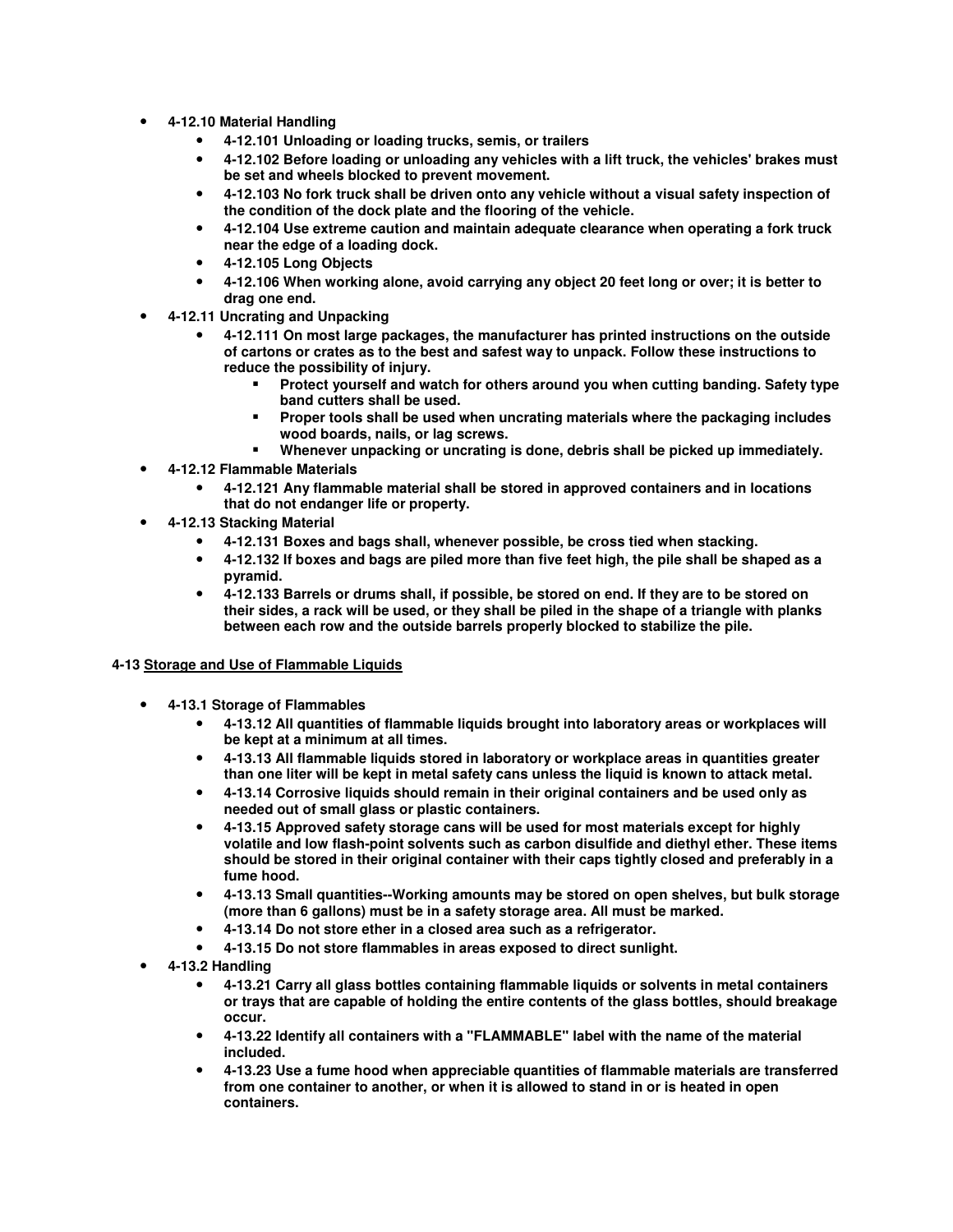## • **4-13.24 If a fume hood is not available then transfers should be made outside the building.**

#### **4-18 Color Coding of Machines, Hazards, Containers, etc.**

• **4-18.1** As defined by code ANSI Standard Z53,1-1979 the basic meanings of color usage are as follows:

Color Designation Red Fire Apparatus--Stop--Danger Orange Dangerous part of machines or energized equipment Yellow Marks physical hazards and designated caution Green Designates "Safety" for bulletin boards, gas masks, first aid kits, and safety deluge showers, Blue To warn against starting, use of, or movement of equipment under repair or being worked upon, Purple Ionizing radiation exposure present, Black & White Traffic and housekeeping markings Combination.

#### **4-19 Parking**

- **4-19.1 Parking** -- See the University Parking Regulations
- **4-19.2 Campus Traffic Regulations.** 
	- **4-19.2.1 By the authority of Chapter 144, Section 1007-1009, Illinois Revised Statutes, as amended, the following rules and regulations have been adopted for control of vehicles on the campus of Eastern Illinois University in order to promote the safety and convenience of faculty, staff, students, and visitors and to facilitate the general operation of the University. These regulations shall apply to all property owned/controlled by the University. As always, to ensure the safety of everyone it is imperative to wear safety belts at all times while inside a licensed motor vehicle.**
	- **4-19.2.2 Curbs painted red indicate "No Parking" zones. Curbs painted yellow indicate loading and unloading areas for business deliveries. Parking in red or yellow zones or by loading docks or entrances to buildings and driveways is prohibited.**
	- **4-19.2.3 Driving into or parking a vehicle in any area on the University campus which has been closed by the use of barricades, chains, or other traffic-control devices is prohibited.**
	- **4-19.2.4 Parking a vehicle on pedestrian paths, grassed areas, sidewalks, or safety zones is prohibited.**
	- **4-19.2.5 Parking a vehicle in such a location as to obstruct a properly parked vehicle is prohibited.**
	- **4-19.2.6 Parking a vehicle on a driveway posted for use by emergency vehicles within the designated spaces.**
	- **4-19.2.7 Where parking spaces are marked, drivers must park their vehicles within the designated spaces.**
	- **4-19.2.8 Parking a motorcycle, motor scooter, or motor bike in bicycle racks or vehicle parking spaces is prohibited.**
	- **4-19.2.9 Should a vehicle break down and it becomes necessary to park in an illegal manner, the driver must notify the Eastern Illinois University Police Department immediately for authorization.**
	- **4-19.2.10 The responsibility of finding legal parking spaces rests with the vehicle operator. Lack of space is not considered a valid reason for violation of regulations. The purchase of the parking permit does not guarantee the availability of parking space.**
	- **4-19.2.11 Pedestrians have the right of way at all crosswalks.**
	- **4-19.2.12 Driving a motor vehicle (including motor scooters, motorcycles, motor bikes, and mopeds) on pedestrian paths, sidewalks, grassed areas, or safety zones is prohibited.**
	- **4-19.2.13 Driving a private motor vehicle on any drive or driveway posted for emergency vehicles only is prohibited.**
	- **4-19.2.14 All accidents involving moving vehicles, which occur on University property, must be reported immediately to the Eastern Illinois University Police Department.**

#### • **4-19.3 Sanctions**

Sanctions for moving violations and parking violations shall be as indicated in the Parking Regulations.

• **4-19.31 Failure to Comply with Sanctions** Violators of University traffic and parking regulations who fail to comply with sanctions imposed are subject to regular institutional discipline, including withdrawal or suspension of campus vehicle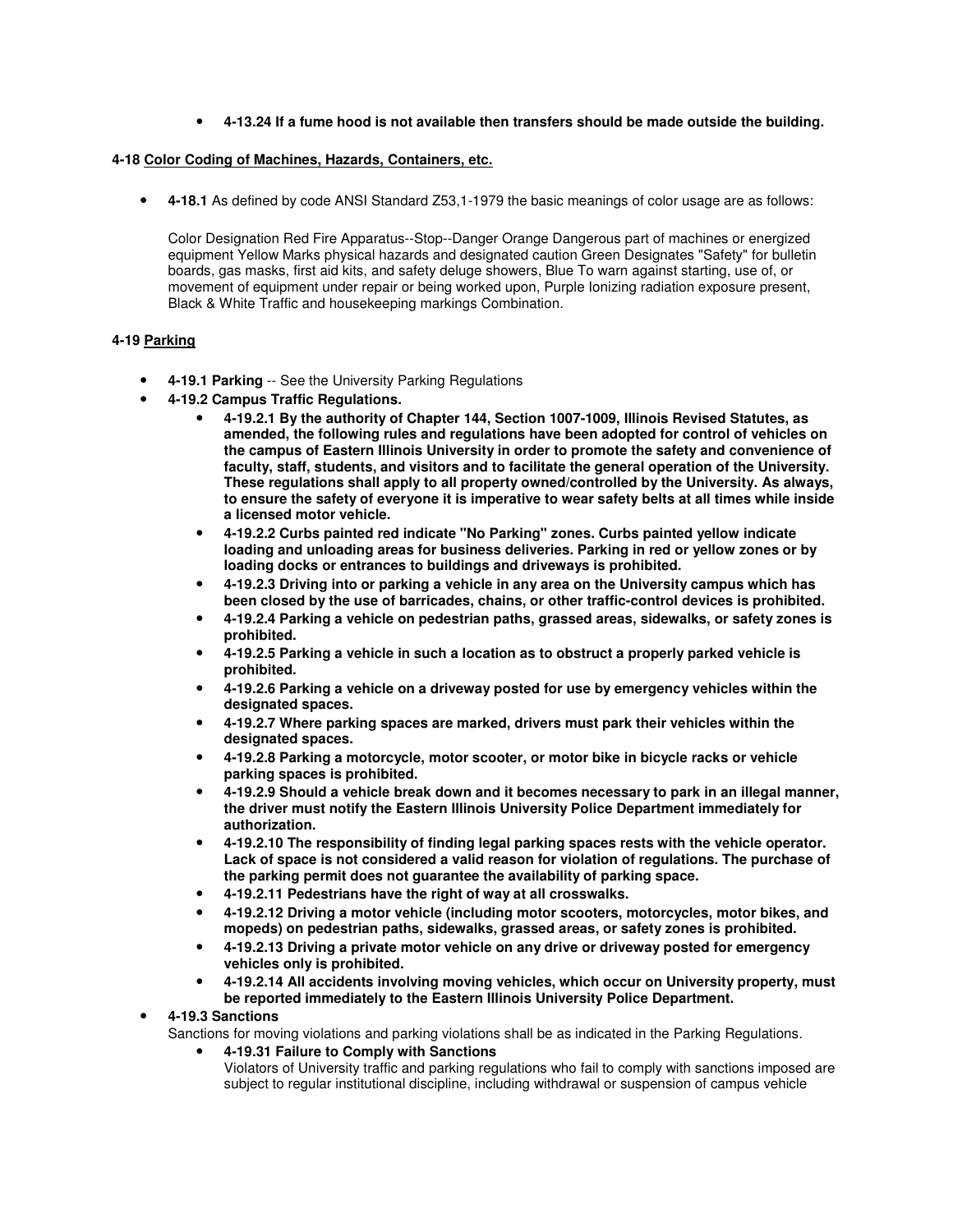privileges and/or vehicle impoundment. In addition, students are subject to encumbrance of academic records.

#### • **4-19.3.2 Impoundment**

The University reserves the right to remove and impound any vehicle found on campus without a permit with an unauthorized, altered, or counterfeited permit, without license plates, parked in a barricaded area, or parked in such a way as to constitute a serious hazard or impediment to vehicular or pedestrian traffic, or to the movement and operation of emergency equipment. Abandoned vehicles will also be impounded. In addition to the above, any person who habitually or flagrantly disregards these traffic and parking regulations will also have his/her vehicle subject to impoundment. The University may require owners of such vehicles to satisfy any outstanding penalties prior to release of impounded vehicles. The owner will be responsible for cost involved in removing, impounding, and storage of such vehicles.

## • **4-19.3.3 City of Charleston Streets**

Citations are issued by the City of Charleston Officers for parking violations if committed upon the streets of the University campus and not upon University passageways. If the recipient does not respond within the specified time, a warrant for arrest will be issued by the City of Charleston. All city violations are handled by the Charleston Police Department, and all fines are paid to the City of Charleston.

## • **4-19.3.4 Traffic Violations**

When a notice of violation of University traffic regulations is issued, the recipient shall either (1) pay the penalty directly or (2) file a written appeal with the Citation Hearing Board.

## • **4-19.3.5 Appeal Before Citation Hearing Board**

Appeals to the Citation Hearing Board shall be heard in accordance with the procedures contained in the Parking Regulations of the University.

## • **4-19.3.6 Miscellaneous**

- A. The University assumes no responsibility for the care and protection of any vehicle or its contents at any time the vehicle is operated or parked on the campus.
- B. The person to whom a parking permit is issued is responsible for all parking violations involving his/her vehicle.
- C. The temporary absence of a sign at the entrance of the parking area does not signal the removal of parking restrictions for that area. If restrictions are altered, notices will be posted, and the change will be effective immediately.
- D. The University may amend these regulations at any time. Advance public notice of changes will be given.
- E. From time to time, it may be necessary to close all or certain parts of certain lots because of construction or special events scheduled by the University, or under similar circumstances. The Parking Services Division will endeavor to notify decal holders, through public notice, in advance of such closures, together with information on alternative parking.

#### • **4-19.4 Police Officers**

• **4-19.41 Officers of the Eastern Illinois University Police Department have the authority and power of peace officers for the protection of property under the jurisdiction of the Board of Governors, the prevention of trespass, the maintenance of peace and order, and the enforcement of regulations respecting vehicles upon the property** 

#### **4-20 Trenching - Excavation**

• **4-20.1 Definitions:**

Trenches-- Excavations mean a narrow hole made below the surface of the ground. In general, the depth is greater than the width, but the width of a trench (measured at the bottom) is not greater than 15 feet. If forms or other structures are installed or constructed in an excavation so as to reduce the dimension measured from the forms or structure to the sides of the excavation to 15 feet or less the excavation is also considered to be a trench.

A competent person -- means one who is capable of identifying existing and predictable hazards in the surroundings, or working conditions which are unsanitary, hazardous, or dangerous to employees, and who has the authority to take prompt corrective measures to eliminate them.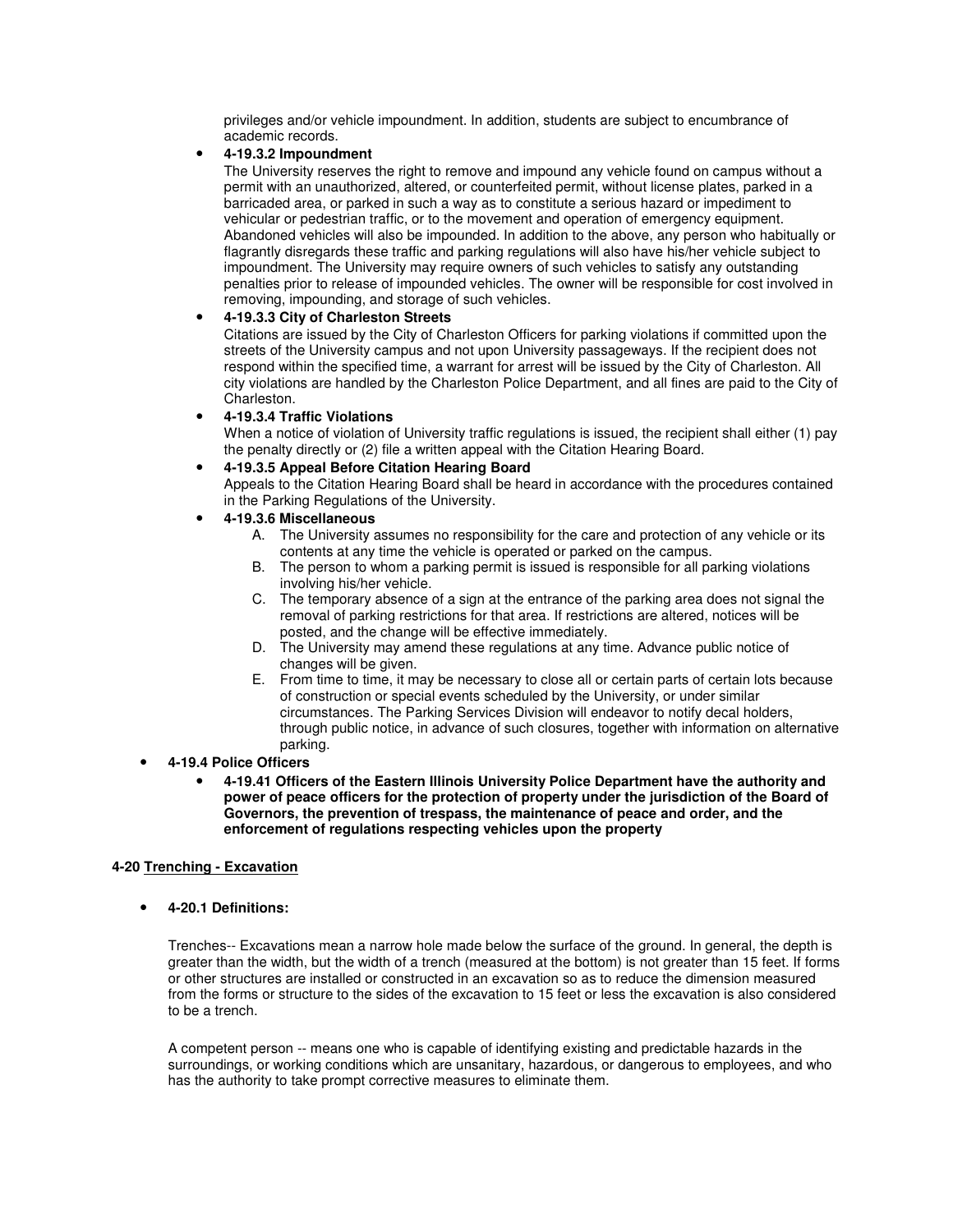Shoring — means a structure such as a metal hydraulic, mechanical or timber system that supports the sides of an excavation and which is designed to prevent cave-ins.

- **4-20.2** Trenching and Excavation are a hazard to both the employees in the trench as well as the employees that are working around the open hole. All non-supervised open Trenching and Excavation on campus must have a fence around the perimeter of the hole. It is the responsibility of both Contractor and Facility Planning and Management (FPM) department heads to assure that excavation is protected.
- **4-20.3** Before entry into the trench, a competent person must fill out the "Trenching and Excavating form." The competent person shall inspect the trench every shift (eight hours) or if conditions change in the excavation. The competent person will fill out an inspection form on any condition found within the trench. This form will need to be kept on file for OSHA inspections.
- **4-20.4** Hazardous atmospheres may exist while working in a trench. The Excavation atmosphere must be checked when a hazard is present to prevent harmful exposure. If some harmful conditions exist, the excavation may only be entered as a permit required confined space.
- **4-20.5** Heavy equipment operating around an open trench must have a warning system for the equipment so the equipment does not fall into the hole. The warning system may be a barricade, hand or mechanical signals, or stop logs.

See Sample Trenching Inspection Form

## **Trenching and Exavation**

Trenching form.pdf

| Date:                   |                                                                                    |                                                                           |                 |  |
|-------------------------|------------------------------------------------------------------------------------|---------------------------------------------------------------------------|-----------------|--|
| Site Location:          |                                                                                    |                                                                           |                 |  |
|                         | # in crew                                                                          | # in trench                                                               | depth of trench |  |
|                         | Name of Competent Person Time                                                      |                                                                           |                 |  |
|                         | * If weather has effected the work site, reinspect!                                |                                                                           |                 |  |
| Type of Soil Materials: |                                                                                    |                                                                           |                 |  |
|                         | Type A (cohesive clay) Slope angle 3/4 : 1                                         |                                                                           |                 |  |
|                         | Type B (silty loam) Slope angle 1: 1 45 degrees                                    |                                                                           |                 |  |
|                         |                                                                                    | $\blacksquare$ Type C(sandy silt or clay) Slope angle 1.5 : 1 34 degrees  |                 |  |
|                         | Type of shoring Timber                                                             | Mechanical                                                                | Hydraulic       |  |
| Yes/No                  |                                                                                    |                                                                           |                 |  |
|                         | Trench 20 feet deep or better — Trench protection design by Professional Engineer. |                                                                           |                 |  |
|                         | Adjacent structures are supported (street, sidewalks, building)                    |                                                                           |                 |  |
|                         | Employee no farther that 25 feet from a ladder                                     |                                                                           |                 |  |
|                         | Ladders extend 3 feet above mouth of trench                                        |                                                                           |                 |  |
|                         | Spoil bank piled no closer that 2 feet of mouth of trench                          |                                                                           |                 |  |
|                         | Mobile equipment has warning system of trench mouth locations                      |                                                                           |                 |  |
|                         |                                                                                    | Inspection by Competent person after rain and other changes in the trench |                 |  |